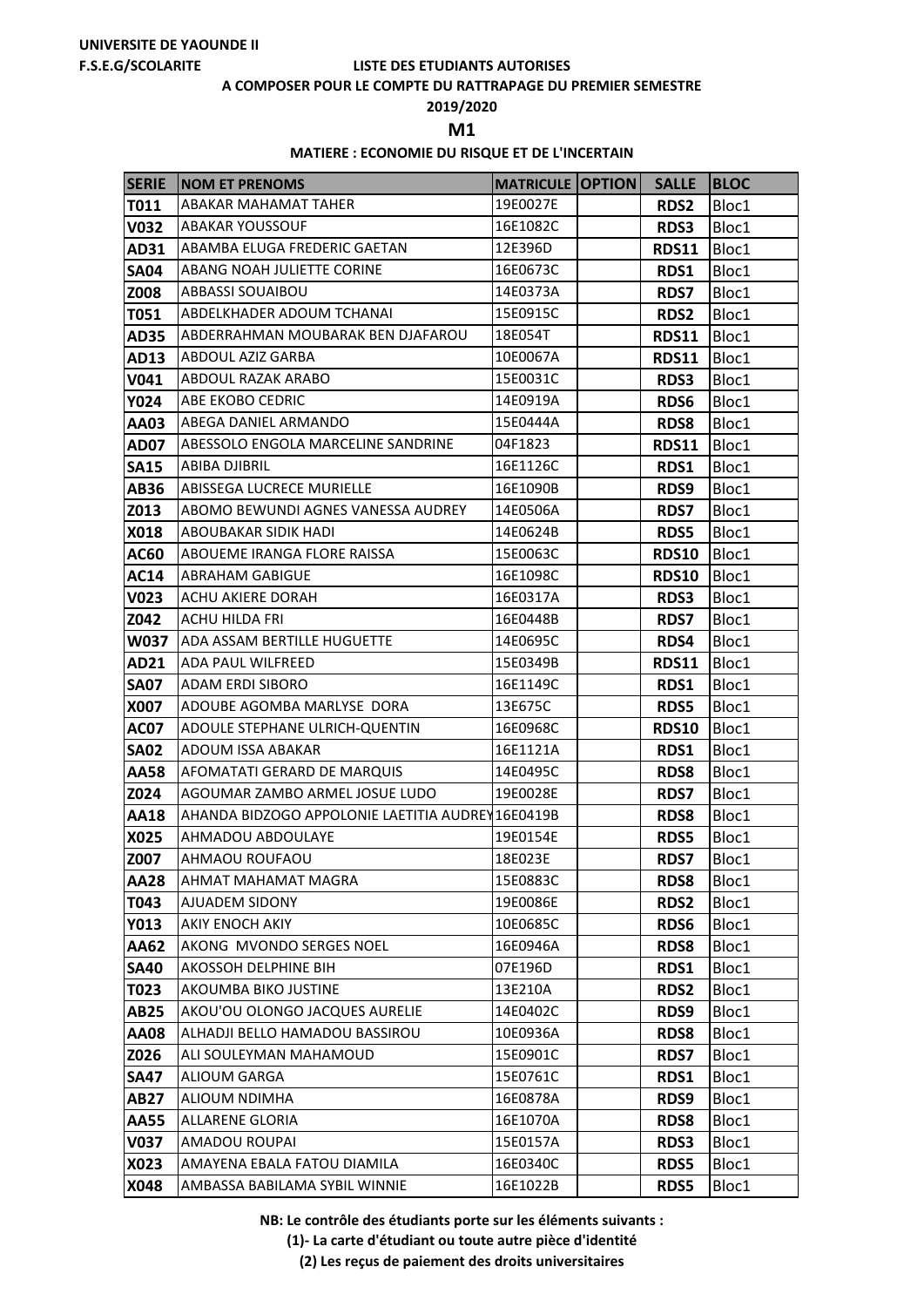#### **A COMPOSER POUR LE COMPTE DU RATTRAPAGE DU PREMIER SEMESTRE**

**2019/2020**

**M1** 

## **MATIERE : ECONOMIE DU RISQUE ET DE L'INCERTAIN**

| <b>Y044</b> | AMBATINDA BELA ESTELLE GABRIELLE | 13E078A  | <b>RDS6</b>  | Bloc1 |
|-------------|----------------------------------|----------|--------------|-------|
| <b>AB53</b> | AMBOMBO BELLA GENEVIEVE LA REINE | 16E0564A | RDS9         | Bloc1 |
| T019        | IAMIM NGUEUNA AUDE GHISLAINE     | 15E0055B | <b>RDS2</b>  | Bloc1 |
| <b>AC02</b> | AMINE DOUFEENE YAI               | 19E0039E | <b>RDS10</b> | Bloc1 |
| <b>W012</b> | AMOUGOU II GUY GABRIEL           | 13E161A  | <b>RDS4</b>  | Bloc1 |
| Z044        | IAMOUGOU OKOMO JOEL ROMARIC      | 14E0887B | <b>RDS7</b>  | Bloc1 |
| Z027        | AMPOUAM NTOULE BRUNO             | 15E0293C | <b>RDS7</b>  | Bloc1 |
| T016        | ANANGA MENGATA HELENE RUTHINE    | 16E0142B | <b>RDS2</b>  | Bloc1 |

**NB: Le contrôle des étudiants porte sur les éléments suivants : (1)- La carte d'étudiant ou toute autre pièce d'identité**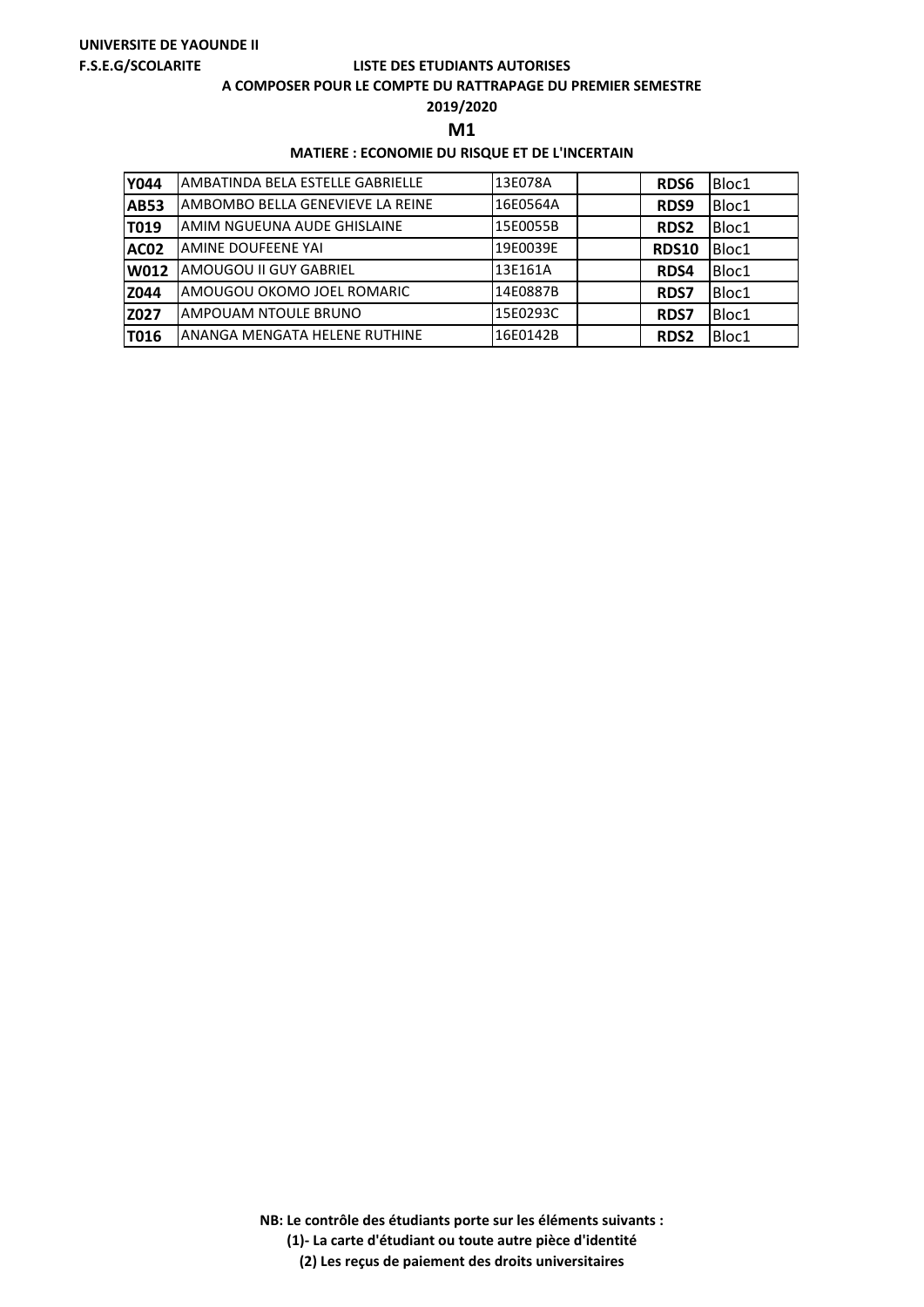#### **A COMPOSER POUR LE COMPTE DU RATTRAPAGE DU PREMIER SEMESTRE**

**2019/2020**

**M1** 

## **MATIERE : ECONOMIE DU RISQUE ET DE L'INCERTAIN**

| <b>AB56</b> | ANDELA BOLO IVETTE BEATRICE                     | 12E035A  | RDS9         | Bloc1 |
|-------------|-------------------------------------------------|----------|--------------|-------|
| <b>SA54</b> | <b>APSATA</b>                                   | 16E1036A | RDS1         | Bloc1 |
| <b>AB47</b> | ARMANVILLE TCHANGWA LAETITIA                    | 15E0346C | RDS9         | Bloc1 |
| <b>SA22</b> | ASSE TSALA AGNES DORIS                          | 14E0201B | RDS1         | Bloc1 |
| T054        | <b>ASSENE DICK YVON PARADIS</b>                 | 16E0203B | <b>RDS2</b>  | Bloc1 |
| X017        | <b>ASSENE MICHEL MOREL</b>                      | 14E0157C | <b>RDS5</b>  | Bloc1 |
| X020        | <b>ASSIGA FELIX</b>                             | 15E0979C | <b>RDS5</b>  | Bloc1 |
| <b>Y008</b> | <b>ATANGA DESMOND FONGOH</b>                    | 14E0389A | RDS6         | Bloc1 |
| <b>SA29</b> | <b>ATANGANA BASILE</b>                          | 09E127A  | RDS1         | Bloc1 |
| <b>Y027</b> | ATANGANA MBARGA ANATOLE CHRISTIAN               | 16E0789A | <b>RDS6</b>  | Bloc1 |
| <b>Y012</b> | ATEBA AMBADA INNOCENT ONESIME MAGLOIRE 15E0328A |          | RDS6         | Bloc1 |
| T006        | ATEBA BEKONO MARCELLE RITA                      | 09E955D  | <b>RDS2</b>  | Bloc1 |
| <b>AB55</b> | ATEBA LOIC INNOCENT                             | 16E0133B | RDS9         | Bloc1 |
| <b>AA33</b> | ATEBA NOAH GEORGIA DOLORES                      | 15E0470A | <b>RDS8</b>  | Bloc1 |
| X012        | ATOUH LORRAINE JESSICA                          | 18E003G  | <b>RDS5</b>  | Bloc1 |
| <b>AA27</b> | ATTA SADOU                                      | 14E0691B | <b>RDS8</b>  | Bloc1 |
| <b>AD47</b> | <b>AVA NLEMTE IVAN STEVE</b>                    | 16E0097C | <b>RDS11</b> | Bloc1 |
| W041        | <b>AVINA JULIETTE RACHEL</b>                    | 15E0232C | RDS4         | Bloc1 |
| <b>V019</b> | <b>AVOM PARFAIT THIBAUT</b>                     | 15E0059B | <b>RDS3</b>  | Bloc1 |
| <b>Y025</b> | AVOZOA BEKOLO BERNARD LANDRY                    | 16E0189C | <b>RDS6</b>  | Bloc1 |
| AA59        | AWANA ARISTIDE ARNOLD                           | 15E0731A | <b>RDS8</b>  | Bloc1 |
| AA61        | <b>AWENA II JULES CESAR</b>                     | 11E370A  | <b>RDS8</b>  | Bloc1 |
| X019        | AWONG-ME-NKOUM SERAPHIN RALPH                   | 16E0689B | <b>RDS5</b>  | Bloc1 |
| <b>V044</b> | AWONO DALLE TITTI WILLIAM AURELIEN              | 16E0695C | <b>RDS3</b>  | Bloc1 |
| <b>AA57</b> | AWONO DOMINIQUE DE LA VILLE                     | 16E0780B | <b>RDS8</b>  | Bloc1 |
| <b>AC05</b> | <b>AWONO NGONO DESIRE</b>                       | 16E0953C | <b>RDS10</b> | Bloc1 |
| <b>AB32</b> | <b>AYISSI BILLONG ELODIE CANDICE</b>            | 15E0221B | RDS9         | Bloc1 |
| <b>V003</b> | BABISSAMANA BANA ARSENE DONALD                  | 12E055A  | <b>RDS3</b>  | Bloc1 |
| <b>AC52</b> | <b>BADONA ONDOA YVAN</b>                        | 16E0960B | <b>RDS10</b> | Bloc1 |
| <b>V025</b> | <b>BAGOUSSANA ABIGOUTINA RUFINE ELEONORE</b>    | 15E0451A | <b>RDS3</b>  | Bloc1 |
| <b>AA17</b> | <b>BAHA TCHANA CHAMBERLINE BRENDA</b>           | 15E0089A | <b>RDS8</b>  | Bloc1 |
| V006        | <b>BAIYE MARTIN ACHUO</b>                       | 17E095E  | RDS3         | Bloc1 |
| AA46        | <b>BAKALONG ITIK FABRICE BERTIN</b>             | 15E0040C | RDS8         | Bloc1 |
| X037        | <b>BALAFAI NATACHA</b>                          | 16E1009B | <b>RDS5</b>  | Bloc1 |
| <b>W035</b> | <b>BAM CHRISTIAN LEOPOLD</b>                    | 10E0953C | RDS4         | Bloc1 |
| Z039        | <b>BARRY OUMAR BOBBO</b>                        | 16E0353C | <b>RDS7</b>  | Bloc1 |
| <b>AB16</b> | <b>BASSARAHA OUTEBE ADAM</b>                    | 16E0588C | RDS9         | Bloc1 |
| <b>AA54</b> | <b>BAWEYE LEOPOLD</b>                           | 16E1030A | <b>RDS8</b>  | Bloc1 |
| Z061        | BEDIASE MOUGNANO JACQUES GOTHAR BEREN(14E0253C  |          | <b>RDS7</b>  | Bloc1 |
| <b>AC64</b> | BEGNE VI JUNIOR JOHN WILLIAM                    | 15E0410B | <b>RDS10</b> | Bloc1 |
| <b>AB40</b> | <b>BELENE HORTENSE GISELE</b>                   | 10E0449C | RDS9         | Bloc1 |
| <b>AD36</b> | BELINGA ASSENG ISIDORE BORICE                   | 15E0997B | <b>RDS11</b> | Bloc1 |
| <b>AC16</b> | <b>BELISE MICHELE NGAM</b>                      | 16E0660C | <b>RDS10</b> | Bloc1 |
| <b>AD19</b> | <b>BELLA TUA JULIEN DAVID</b>                   | 11E084C  | <b>RDS11</b> | Bloc1 |
| Z016        | BERRY MOULIOM ELIZABETH                         | 19E0054E | <b>RDS7</b>  | Bloc1 |
| <b>AC44</b> | BETSAMA NGONO EDMOND ERIC                       | 16E0362A | <b>RDS10</b> | Bloc1 |
| <b>AB28</b> | BEUCHE NGOUONPEMEU LYSA TATIANA                 | 16E0925C | RDS9         | Bloc1 |

**NB: Le contrôle des étudiants porte sur les éléments suivants :**

**(1)- La carte d'étudiant ou toute autre pièce d'identité**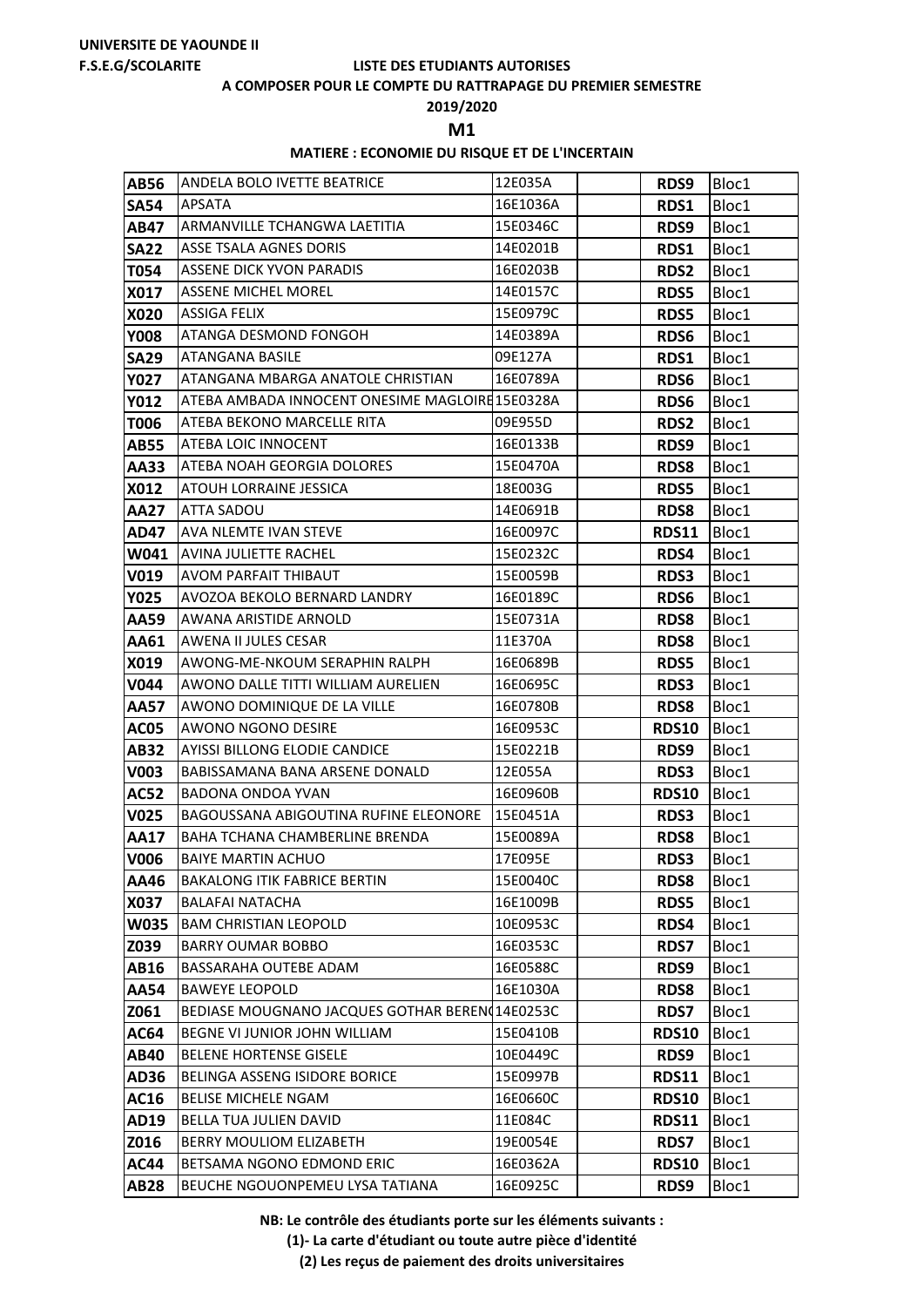#### **A COMPOSER POUR LE COMPTE DU RATTRAPAGE DU PREMIER SEMESTRE**

**2019/2020**

**M1** 

## **MATIERE : ECONOMIE DU RISQUE ET DE L'INCERTAIN**

| <b>AC47</b> | BEYALA MABAYA ELIANE JESSICA         | 16E0519B | <b>RDS10</b> | Bloc1 |
|-------------|--------------------------------------|----------|--------------|-------|
| AA63        | BIDIAS ASSALA JULIEN PARFAIT         | 16E0208B | <b>RDS8</b>  | Bloc1 |
| <b>Z030</b> | <b>BIDIAS MATHANA CLEMENT GERARD</b> | 13E035B  | <b>RDS7</b>  | Bloc1 |
| <b>Y031</b> | <b>BIDOUNG NYIMI PROTAIS ACHILLE</b> | 15E0844A | RDS6         | Bloc1 |
| <b>AA20</b> | <b>BIDZOGO BETENE ANASTASIE</b>      | 16E0760A | <b>RDS8</b>  | Bloc1 |
| T055        | <b>BIENVENUE VAIZAR</b>              | 15E0912C | <b>RDS2</b>  | Bloc1 |
| <b>AA52</b> | <b>BIH FRITUNG AWAMOFOR</b>          | 15E0694C | <b>RDS8</b>  | Bloc1 |
| V014        | <b>BIKIM ERNESTINE</b>               | 15E0193C | RDS3         | Bloc1 |
| <b>AB44</b> | <b>BIMEME OBAM ARTHUR MAUREL</b>     | 16E1021C | RDS9         | Bloc1 |
| <b>X011</b> | <b>BINA FRANCK YVES</b>              | 14E0972C | <b>RDS5</b>  | Bloc1 |
| <b>W023</b> | <b>BINDA DERICK NDUNG</b>            | 19E0097E | RDS4         | Bloc1 |
| <b>W033</b> | <b>BINDZI MEKONGO GUY STEVE</b>      | 15E0351C | RDS4         | Bloc1 |
| <b>AC18</b> | <b>BINDZI ONANA GALLUS GABIN</b>     | 17E143E  | <b>RDS10</b> | Bloc1 |

**NB: Le contrôle des étudiants porte sur les éléments suivants : (1)- La carte d'étudiant ou toute autre pièce d'identité**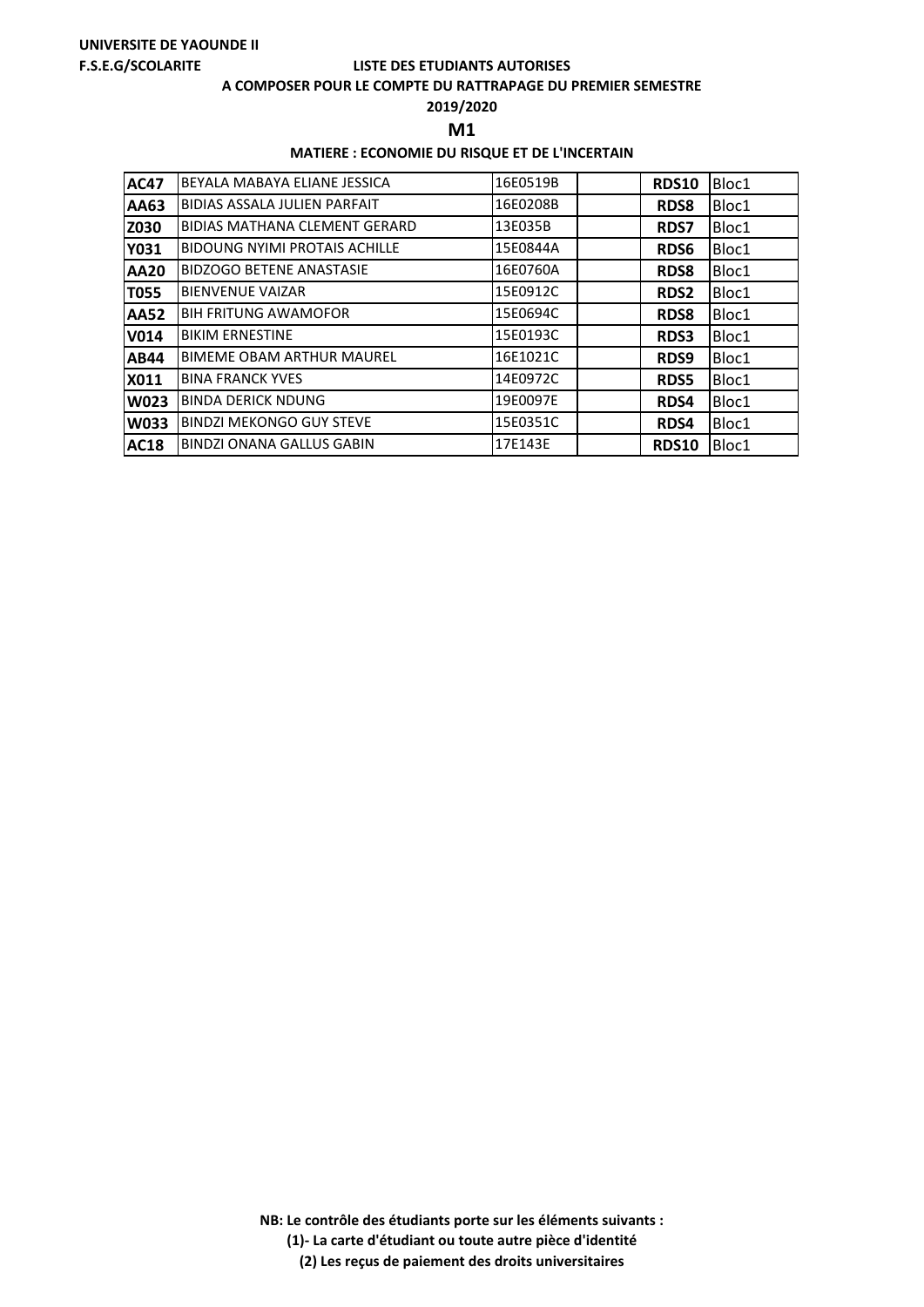#### **A COMPOSER POUR LE COMPTE DU RATTRAPAGE DU PREMIER SEMESTRE**

**2019/2020**

**M1** 

## **MATIERE : ECONOMIE DU RISQUE ET DE L'INCERTAIN**

| <b>V035</b>                | <b>BINELI BINELI PROTAIS JOEL</b>                          | 15E0391A             | <b>RDS3</b>         | Bloc1          |
|----------------------------|------------------------------------------------------------|----------------------|---------------------|----------------|
| Z001                       | <b>BISSIM FELICITE CARINE</b>                              | 11E292B              | <b>RDS7</b>         | Bloc1          |
| <b>SA08</b>                | BISSIONGOL MANY JEAN-BAPTISTE FRANCK EVRII16E0555A         |                      | RDS1                | Bloc1          |
| <b>V007</b>                | BISSO ATANGANA GABRIELLE MALIKA                            | 16E0211A             | <b>RDS3</b>         | Bloc1          |
| Y042                       | BITE EMMANUEL BENOIT ARNOLD                                | 16E0807C             | RDS6                | Bloc1          |
| V029                       | <b>BODO MAXIME</b>                                         | 16E0492B             | <b>RDS3</b>         | Bloc1          |
| <b>AC25</b>                | <b>BONOU BLAISE NKEH</b>                                   | 16E0796B             | <b>RDS10</b>        | Bloc1          |
| <b>Y007</b>                | <b>BOUGAN NZALI SERAPHIN</b>                               | 15E0829A             | RDS6                | Bloc1          |
| <b>AC32</b>                | <b>BOUTCHOUANG DOMFANG FRANK ARISTIDE</b>                  | 19E0001E             | <b>RDS10</b>        | Bloc1          |
| X044                       | CARLOTA NDJIGUI BENGONO AYITO                              | 16E1065A             | <b>RDS5</b>         | Bloc1          |
| <b>AC09</b>                | CECILE DOPOIDE RADJIYANOUBA                                | 16E1133C             | <b>RDS10</b>        | Bloc1          |
| <b>AC38</b>                | CHIN CYNTHIA SUIVEN                                        | 16E0585B             | <b>RDS10</b>        | Bloc1          |
| <b>T007</b>                | CHUENDEM NGUETEU MYRIAM                                    | 16E0086C             | <b>RDS2</b>         | Bloc1          |
| <b>W005</b>                | DAIRA KOWE IGNACE                                          | 15E0389B             | RDS4                | Bloc1          |
| Z034                       | <b>DANG GUY HONORE</b>                                     | 16E0933B             | <b>RDS7</b>         | Bloc1          |
| T017                       | DANNAY DON DESTIN                                          | 16E1147A             | <b>RDS2</b>         | Bloc1          |
| X035                       | DAOUDA YOBI                                                | 16E0690A             | RDS5                | Bloc1          |
| <b>SA03</b>                | <b>DEBENGKANG MOISE</b>                                    | 16E1069C             | RDS1                | Bloc1          |
| <b>AB24</b>                | <b>DEBLEK RICHARD</b>                                      | 19E0037E             | RDS9                | Bloc1          |
| <b>Y045</b>                | DEOUMAINTARNOUDJEL SYLVAIN                                 | 19E0150E             | RDS6                | Bloc1          |
| T037                       | DEUDJEU NGUELEU JULIE LEONELLE                             | 16E0259C             | <b>RDS2</b>         | Bloc1          |
| <b>Y028</b>                | DEUGOUE TANKWA LUCIENNE                                    | 19E0153E             | RDS6                | Bloc1          |
| <b>T010</b>                | DJABEA NDOUTOU YOHANE DENIS                                | 19E0021E             | <b>RDS2</b>         | Bloc1          |
| AD16                       | <b>DJABOU KOULI RUTH</b>                                   | 16E0456C             | <b>RDS11</b>        | Bloc1          |
| AA36                       | DJAMILAH CHRISTELLE GERARDINE                              | 14E0109A             | <b>RDS8</b>         | Bloc1          |
| <b>AB42</b>                | DJAMKOUTCHIEU VICTORINE SANDRA                             | 16E0538C             | RDS9                | Bloc1          |
| Z009                       | DJATENG KAMMEGNI MARIUS                                    | 15E0593B             | <b>RDS7</b>         | Bloc1          |
| X043                       | DJEGUEDEM NERADINGAO LILIANE                               | 16E1135C             | <b>RDS5</b>         | Bloc1          |
| T029                       | DJENE NOO BISSY LUTHER                                     | 08E788B              | RDS2                | Bloc1          |
| <b>SA13</b>                | <b>DJEUTCHOM GERMAINE CHRISTELLE</b>                       | 16E0252C             | RDS1                | Bloc1          |
| Z047                       | DJEUTI FRANK PEGUY                                         | 16E0837B             | <b>RDS7</b>         | Bloc1          |
| <b>AA34</b>                | <b>DJIBEUT FENTU GAELLE TATIANA</b>                        | 15E0730C             | <b>RDS8</b>         | Bloc1          |
| <b>SA23</b><br><b>AA12</b> | <b>DJIBRINE ABAKAR DJIBRINE</b><br>DJIKIO MANUELA SAMANTHA | 16E1194C             | RDS1                | Bloc1          |
| <b>SA50</b>                | DJITA NOPOGWO EDMOND                                       | 16E0666A<br>15E0847A | <b>RDS8</b><br>RDS1 | Bloc1<br>Bloc1 |
| W017                       | DJOBLI MOHAMADOU                                           | 16E0175C             | RDS4                | Bloc1          |
| <b>AD39</b>                | DJOKO FOTSO LOIC YVAN                                      | 15E0423A             | <b>RDS11</b>        | Bloc1          |
| <b>AC55</b>                | <b>DJOUHAIRIYA</b>                                         | 16E0235B             | <b>RDS10</b>        | Bloc1          |
| <b>Y037</b>                | <b>DJOUKANG MURIELLE KEVINE</b>                            | 16E0159B             | RDS6                | Bloc1          |
| Z051                       | <b>DJOUKOUO TAKOM LUCRESSE WILFRIED</b>                    | 16E0433C             | <b>RDS7</b>         | Bloc1          |
| <b>T030</b>                | <b>DJOUSSE MARLON CEDRIC</b>                               | 13E453C              | <b>RDS2</b>         | Bloc1          |
| Z060                       | DJUIKOM TALLA LUCIDE BLANCHE                               | 16E0535A             | <b>RDS7</b>         | Bloc1          |
| X031                       | EBALA NKAMI KEVIN WILFRIED                                 | 15E0778A             | RDS5                | Bloc1          |
| X045                       | EDOH ENAM JEAN GERARLD                                     | 11E189C              | <b>RDS5</b>         | Bloc1          |
| AA16                       | <b>EKALOM KAMBONG STEVE FRANCIS</b>                        | 14E0060B             | <b>RDS8</b>         | Bloc1          |
| <b>W002</b>                | EKANI BOUGA CATHERINE                                      | 12E270A              | RDS4                | Bloc1          |
| <b>V048</b>                | <b>EKOKISE MAKONE YVAN YANNICK</b>                         | 15E0260B             | <b>RDS3</b>         | Bloc1          |

**NB: Le contrôle des étudiants porte sur les éléments suivants :**

**(1)- La carte d'étudiant ou toute autre pièce d'identité**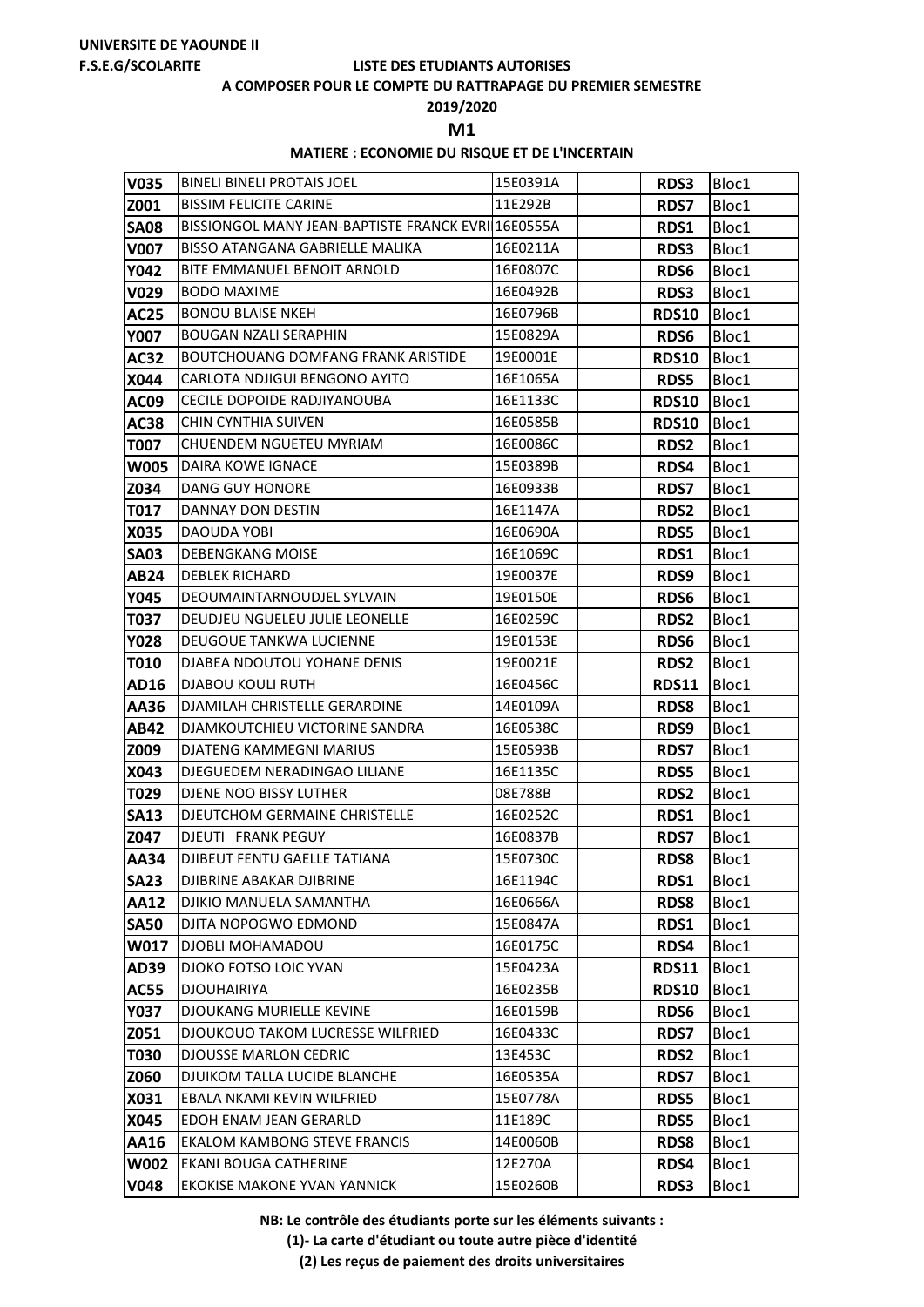**A COMPOSER POUR LE COMPTE DU RATTRAPAGE DU PREMIER SEMESTRE**

**2019/2020**

**M1** 

## **MATIERE : ECONOMIE DU RISQUE ET DE L'INCERTAIN**

| <b>T028</b><br>OLANDE<br>' BOND ESTELLE RO.<br><b>EKOP</b> | エロレロコココア |  | - - - | Ð<br>'BIOC1 |
|------------------------------------------------------------|----------|--|-------|-------------|
|------------------------------------------------------------|----------|--|-------|-------------|

**NB: Le contrôle des étudiants porte sur les éléments suivants :**

**(1)- La carte d'étudiant ou toute autre pièce d'identité**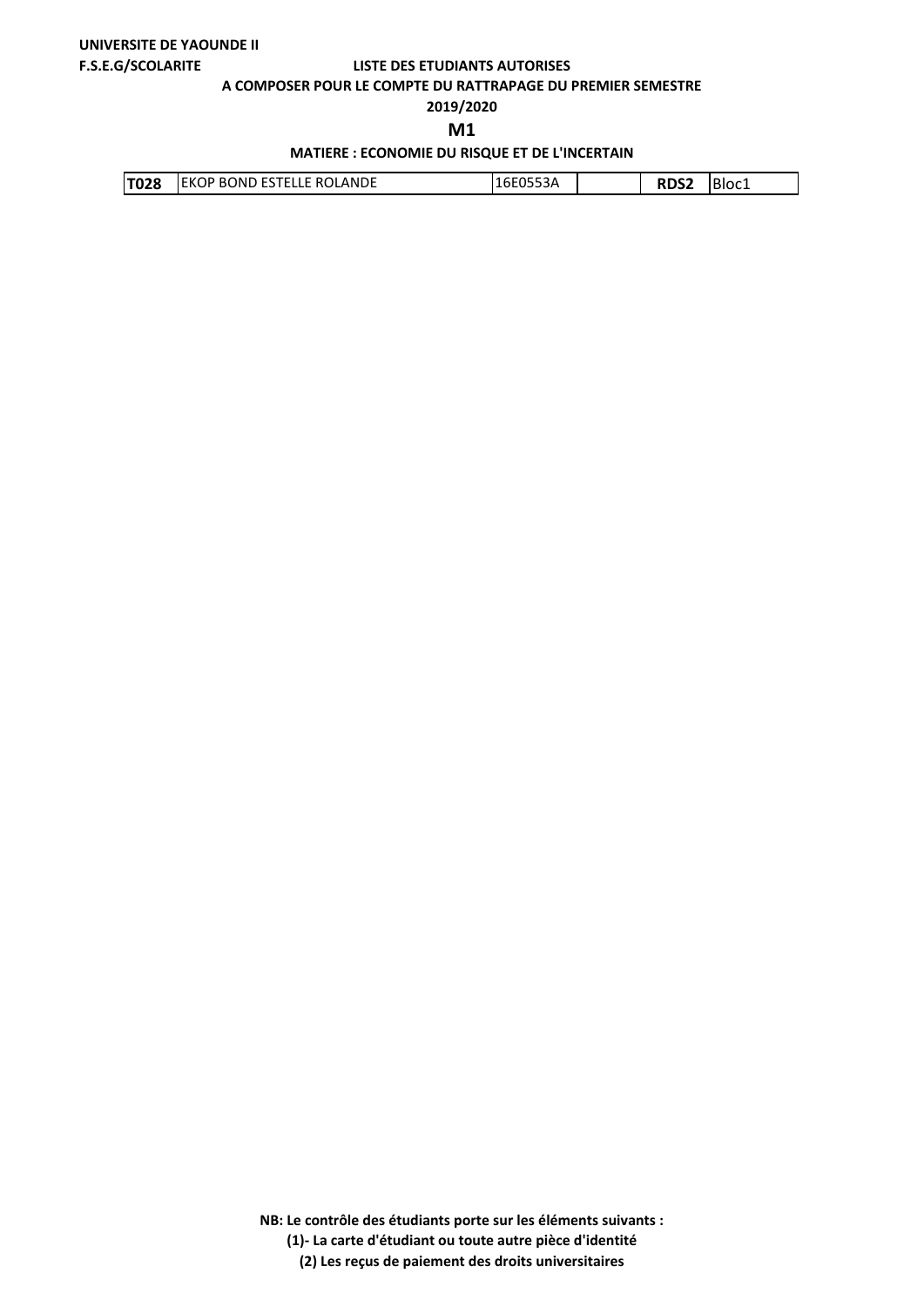#### **A COMPOSER POUR LE COMPTE DU RATTRAPAGE DU PREMIER SEMESTRE**

**2019/2020**

**M1** 

## **MATIERE : ECONOMIE DU RISQUE ET DE L'INCERTAIN**

| <b>AB10</b>  | EKOUMOU TSIMI WILLIAM                                  | 09E503A             | RDS9                        | Bloc1          |
|--------------|--------------------------------------------------------|---------------------|-----------------------------|----------------|
| <b>AC58</b>  | ELELE BELLA LAURENT FRANCIS                            | 15E0812A            | <b>RDS10</b>                | Bloc1          |
| <b>AC22</b>  | ELIMI YOLANDE                                          | 16E0822C            | <b>RDS10</b>                | Bloc1          |
| <b>Y014</b>  | ELLA IDRISS                                            | 14E0848C            | RDS6                        | Bloc1          |
| <b>V045</b>  | ELOMBI TONYE LAETITIA SORELLE                          | 16E0669C            | <b>RDS3</b>                 | Bloc1          |
| <b>AC11</b>  | ELOUNDOU ABDON BLECK ARMEL                             | 16E0534B            | <b>RDS10</b>                | Bloc1          |
| AA53         | <b>ENDOGNI THECLE GERALDINE</b>                        | 16E0379C            | <b>RDS8</b>                 | Bloc1          |
| <b>T038</b>  | <b>ENNONE SANGNY HENRI</b>                             | 09E447C             | <b>RDS2</b>                 | Bloc1          |
| <b>V040</b>  | <b>ENONGUENE KEDI CYRIL</b>                            | 16E0875C            | <b>RDS3</b>                 | Bloc1          |
| <b>AC17</b>  | <b>ENYEGUE LEMBEGUE BORIS</b>                          | 15E0198B            | <b>RDS10</b>                | Bloc1          |
| <b>AC62</b>  | ENYEGUE ONAMBELE BARBINE CORINE                        | 12E520A             | <b>RDS10</b>                | Bloc1          |
| Z053         | <b>ENYEGUE TSOUNGUI ANDRE LANDRY</b>                   | 13E031B             | <b>RDS7</b>                 | Bloc1          |
| <b>W018</b>  | <b>EPANE NSANG SAH ANGE DANIELLE</b>                   | 16E0372C            | RDS4                        | Bloc1          |
| <b>AA30</b>  | <b>EPANGUE NTEPE DONALD CAMEL</b>                      | 16E0246A            | <b>RDS8</b>                 | Bloc1          |
| AB45         | <b>EPOTE KWENE CALISTA</b>                             | 19E0101E            | RDS9                        | Bloc1          |
| <b>SA36</b>  | ESSAH NGASSA JUDITH MERVEILLE                          | 15E0367C            | <b>RDS1</b>                 | Bloc1          |
| <b>AB14</b>  | <b>ESSIANE PRISCILLE NADEGE</b>                        | 16E0617A            | RDS9                        | Bloc1          |
| AB49         | <b>ESSILI LIONEL JUNIOR</b>                            | 16E0583C            | RDS9                        | Bloc1          |
| AB29         | ESSOMBA ABESSOLO ARMEL FABRICE                         | 09E558B             | RDS9                        | Bloc1          |
| T001         | <b>ESSOMBA BIDOUNG STEPHANE</b>                        | 16E0477C            | <b>RDS2</b>                 | Bloc1          |
| <b>AB12</b>  | ESSOMBA SYLVESTRE                                      | 10E0267A            | RDS9                        | Bloc1          |
| AA06         | ETOGA II PASCAL                                        | 16E0062B            | <b>RDS8</b>                 | Bloc1          |
| <b>AC53</b>  | <b>EWANE NDOUTOU CHRISTIAN</b>                         | 16E0594A            | <b>RDS10</b>                | Bloc1          |
| <b>V030</b>  | EYENGA ESSOMBA ALAIN BERTRAND                          | 16E0764C            | <b>RDS3</b>                 | Bloc1          |
| X006         | EYENGA NGABETOLO ABED NEGO DALINE                      | 16E0419A            | <b>RDS5</b>                 | Bloc1          |
| <b>T050</b>  | EYIDI MBARSOLA LAZARD STEVENS                          | 15E0170B            | <b>RDS2</b>                 | Bloc1          |
| X010         | EYONG KENEDY EKONJA                                    | 14E0256B            | <b>RDS5</b>                 | Bloc1          |
| T057         | EYOUNG ESSOGOLA GENEVIEVE                              | 16E0054A            | <b>RDS2</b>                 | Bloc1          |
| <b>AA01</b>  | FABO PASSA EZECHIEL GHISLAIN                           | 13E053A             | <b>RDS8</b>                 | Bloc1          |
| <b>Y030</b>  | FADIMATOU ABDOULLAHI                                   | 15E0948B            | <b>RDS6</b>                 | Bloc1          |
| <b>AD38</b>  | <b>FALAINA TCHIMIDENG JEROME</b>                       | 16E0679A            | <b>RDS11</b>                | Bloc1          |
| <b>AB58</b>  | <b>FANDO KWIGWA NADEGE LUGRECE</b>                     | 16E0115B            | RDS9                        | Bloc1          |
| Z014         | <b>FANE ABAKAR</b><br><b>FAOUZI RAMADANE-MOUBARACK</b> | 15E0796B            | <b>RDS7</b>                 | Bloc1          |
| V024         | <b>FEUNKE NGANJI AIMERIDE</b>                          | 13E187A<br>16E0408B | <b>RDS3</b>                 | Bloc1          |
| Z059<br>AC61 | FEZEU AXEL LOIC                                        | 16E0004B            | <b>RDS7</b><br><b>RDS10</b> | Bloc1<br>Bloc1 |
| <b>AB30</b>  | FOE OTELE BORIS                                        | 16E0880B            | RDS9                        | Bloc1          |
| Y026         | <b>FOGUEM TCHUENCHE BERTHOL ROSTAND</b>                | 16E0928A            | RDS6                        | Bloc1          |
| <b>AB06</b>  | <b>FOKO NIE CHRISTIAN</b>                              | 13E898C             | RDS9                        | Bloc1          |
| <b>AA04</b>  | <b>FOMEKONG ADELAIDE</b>                               | 14E0696A            | <b>RDS8</b>                 | Bloc1          |
| Y041         | <b>FOMKOUONG NKENMEGNE DAVID</b>                       | 15E0427A            | RDS6                        | Bloc1          |
| T024         | FONANG NERISSA YIMNAI                                  | 19E0082E            | <b>RDS2</b>                 | Bloc1          |
| <b>AB50</b>  | FONDOM LIONEL MBAH                                     | 15E0520C            | RDS9                        | Bloc1          |
| V034         | <b>FONING DIEBO FRANCK CABREL</b>                      | 16E0417B            | RDS3                        | Bloc1          |
| W010         | <b>FORBANG KEZIAH ANNIH</b>                            | 16E0793B            | RDS4                        | Bloc1          |
| <b>AC06</b>  | FORBUZOM METYRENE AMENJOW                              | 19E0200E            | <b>RDS10</b>                | Bloc1          |
| T031         | FORGHAB WILLY JACKSON ZAOMOH                           | 09E039A             | RDS2                        | Bloc1          |

**NB: Le contrôle des étudiants porte sur les éléments suivants :**

**(1)- La carte d'étudiant ou toute autre pièce d'identité**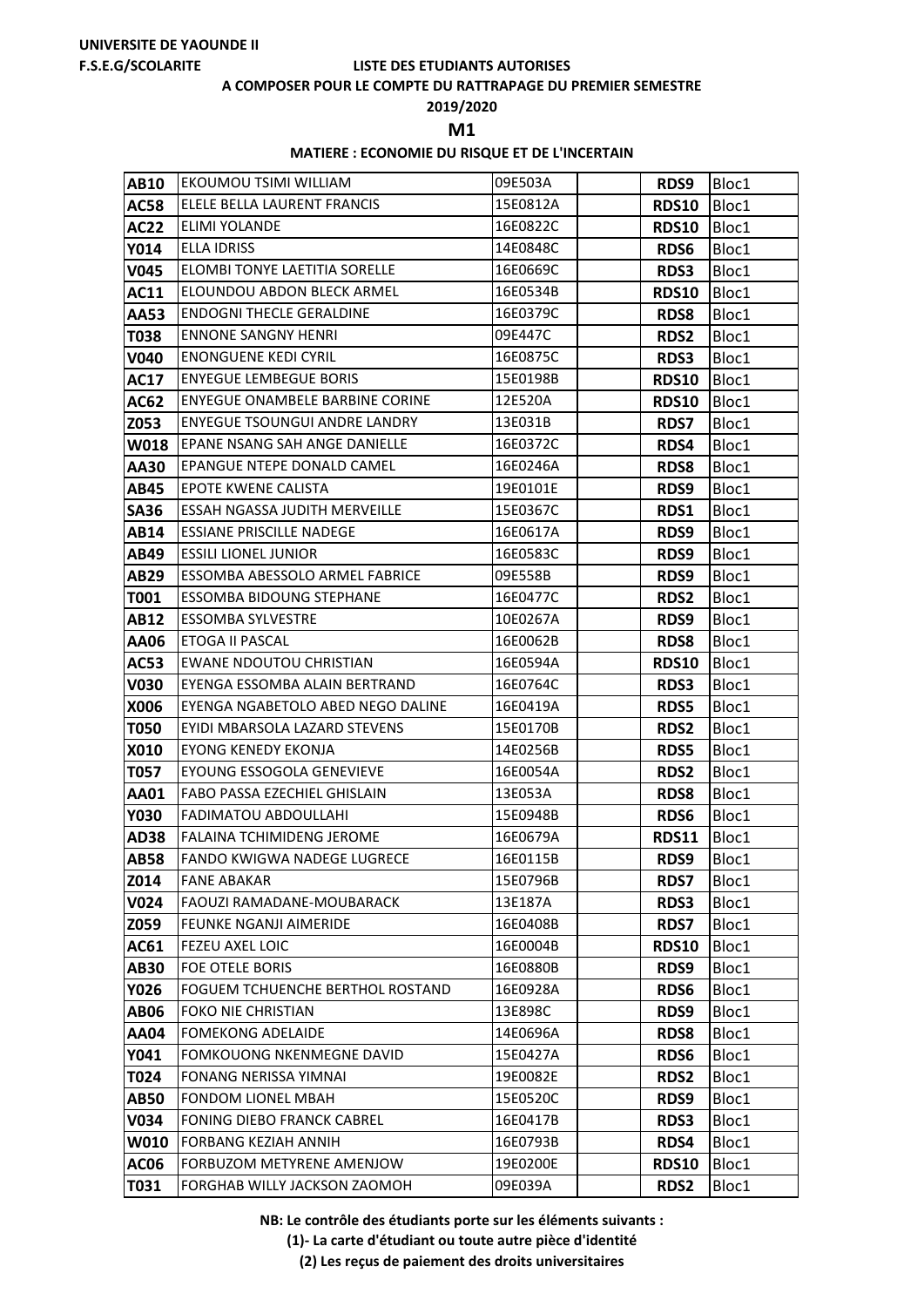**A COMPOSER POUR LE COMPTE DU RATTRAPAGE DU PREMIER SEMESTRE**

# **2019/2020**

**M1** 

## **MATIERE : ECONOMIE DU RISQUE ET DE L'INCERTAIN**

| INGRID<br>MARLYSE<br><b>T044</b><br>_ מרסרי<br>----<br>Ð<br>DSSC.<br>'Bloc1<br>IZEZOZD |
|----------------------------------------------------------------------------------------|
|----------------------------------------------------------------------------------------|

**NB: Le contrôle des étudiants porte sur les éléments suivants :**

**(1)- La carte d'étudiant ou toute autre pièce d'identité**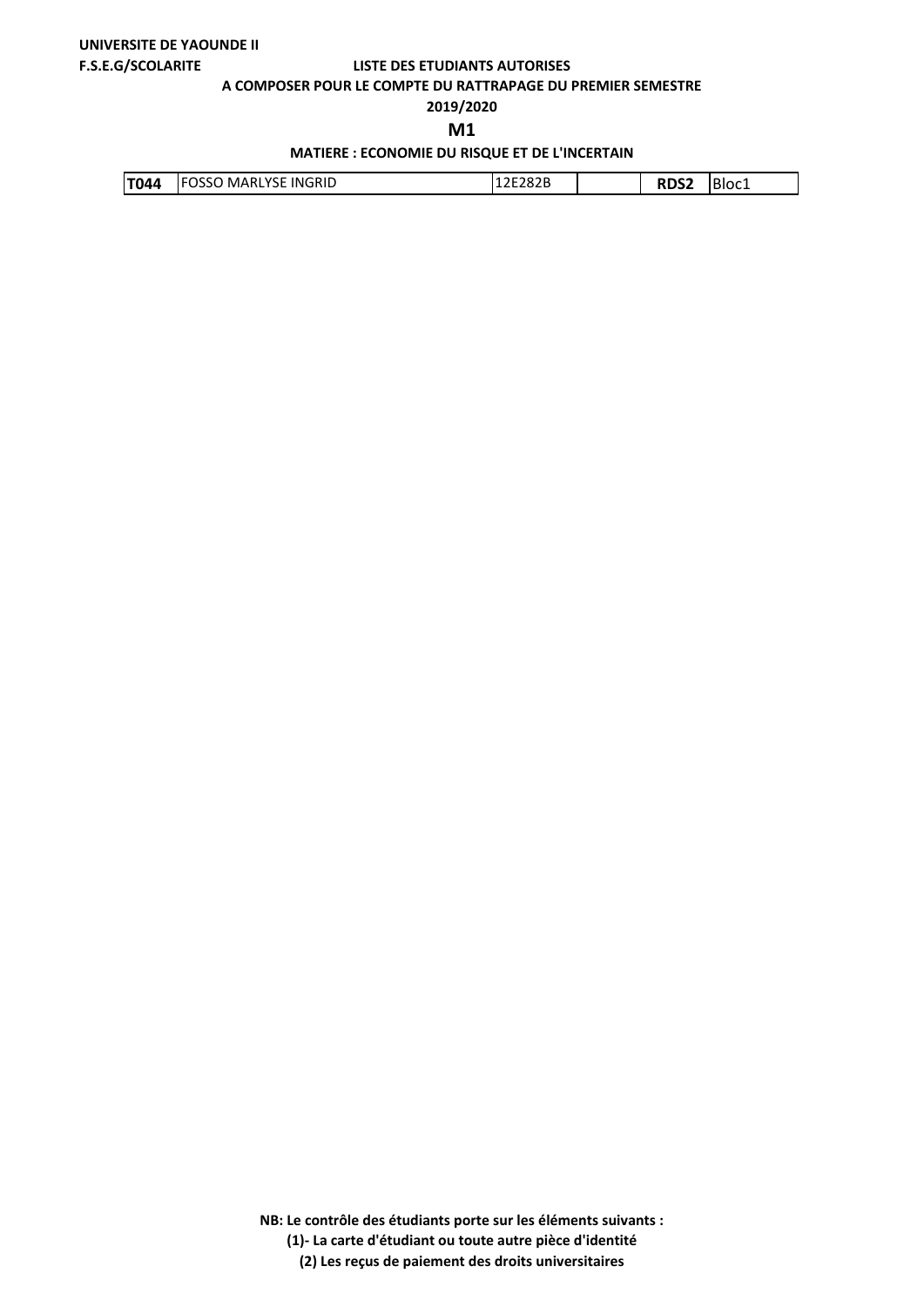#### **A COMPOSER POUR LE COMPTE DU RATTRAPAGE DU PREMIER SEMESTRE**

**2019/2020**

**M1** 

## **MATIERE : ECONOMIE DU RISQUE ET DE L'INCERTAIN**

| <b>AB05</b>         | <b>FOTSO CHRISTIAN PIERRE</b>                           | 11E077B              | RDS9         | Bloc1          |
|---------------------|---------------------------------------------------------|----------------------|--------------|----------------|
| AB41                | <b>FOTSO KOUAM FRANCIS</b>                              | 15E0165C             | RDS9         | Bloc1          |
| <b>SA35</b>         | <b>FOUDA MVONDO DENIS BERTRAND</b>                      | 15E0277A             | RDS1         | Bloc1          |
| <b>AC26</b>         | <b>FRANCK ALPHONSE OYONO OWONO</b>                      | 14E0322C             | <b>RDS10</b> | Bloc1          |
| V031                | <b>FUBEN DJATCHE MICHELLE FLORA</b>                     | 19E0008E             | RDS3         | Bloc1          |
| <b>AD02</b>         | <b>GALE CHRIS ARNOLD</b>                                | 06H169               | <b>RDS11</b> | Bloc1          |
| V009                | <b>GANRANZOU KOUSSOUMBI</b>                             | 19E0040E             | <b>RDS3</b>  | Bloc1          |
| <b>V027</b>         | <b>GLADYS NKENGAFAC MORFAW</b>                          | 15E0248A             | RDS3         | Bloc1          |
| <b>AD06</b>         | <b>HABIBA THE PRINCE</b>                                | 16E0182B             | <b>RDS11</b> | Bloc1          |
| W001                | <b>HADJARA OUMAROU</b>                                  | 15E0980C             | RDS4         | Bloc1          |
| W031                | <b>HAITO LYKI MARLONE PATTERSONE</b>                    | 19E0023E             | RDS4         | Bloc1          |
| <b>AB62</b>         | <b>HAIWE HERIC</b>                                      | 15E0658B             | RDS9         | Bloc1          |
| T014                | HALIMATOU OUSMANOU                                      | 15E0928A             | <b>RDS2</b>  | Bloc1          |
| X047                | HAMANE JEAN SIMPLIES                                    | 14E0621C             | <b>RDS5</b>  | Bloc1          |
| Z032                | HAOUA HABIBA ATIKOU                                     | 16E015G              | <b>RDS7</b>  | Bloc1          |
| <b>W027</b>         | <b>HAPSATOU ISSA</b>                                    | 16E0025C             | RDS4         | Bloc1          |
| <b>AD40</b>         | <b>HASSAN TCHERE ABIT</b>                               | 16E1101B             | <b>RDS11</b> | Bloc1          |
| <b>V020</b>         | <b>HASSANE MOUSSA</b>                                   | 19E0035E             | <b>RDS3</b>  | Bloc1          |
| <b>SA18</b>         | HEGA ANNIE ERIKA RACHEL                                 | 16E0062C             | RDS1         | Bloc1          |
| <b>AB11</b>         | <b>HOUSSEINI TSIOUTO</b>                                | 16E0334B             | RDS9         | Bloc1          |
| <b>W007</b>         | <b>IPEM VINCIANE LAURE</b>                              | 13E209A              | RDS4         | Bloc1          |
| <b>AD44</b>         | ISMAEL MOHAMED EL-AMINE                                 | 16E0320C             | <b>RDS11</b> | Bloc1          |
| AC04                | ISSA MAHAMAT                                            | 12E053A              | <b>RDS10</b> | Bloc1          |
| <b>AC59</b>         | KAMGNO JOSEPH ARNAULD                                   | 16E0288C             | <b>RDS10</b> | Bloc1          |
| <b>W029</b>         | KAMWA KAMDEM YVAN MACAIRE                               | 16E0364A             | RDS4         | Bloc1          |
| Z064                | KAMWA NOKAM HELENE                                      | 16E0710C             | <b>RDS7</b>  | Bloc1          |
| <b>SA48</b>         | KASSIA BEKA MARIE CLAIRE                                | 16E0982C             | RDS1         | Bloc1          |
| <b>Y005</b>         | <b>KEMGANG KENMOE FRANK MIGUEL</b>                      | 16E0347B             | <b>RDS6</b>  | Bloc1          |
| Z054                | <b>KEMGOU TANIKEU CARLOS</b>                            | 19E0088E             | <b>RDS7</b>  | Bloc1          |
| <b>W026</b>         | <b>KENDO CYRILLE LEGRAND</b>                            | 15E0840C             | RDS4         | Bloc1          |
| T034                | KENGNE DEFO RAISSA INESS<br><b>KENGNE FOKAM FRANCIS</b> | 16E0884B<br>16E0725B | <b>RDS2</b>  | Bloc1          |
| <b>X032</b><br>X008 | KENGNE FONGANG PRISCA KELLY                             | 13E938C              | <b>RDS5</b>  | Bloc1          |
| <b>SA19</b>         | KENGNE NOUNTCHIE JASMINE MARINA                         | 16E0200B             | <b>RDS5</b>  | Bloc1<br>Bloc1 |
| <b>AB48</b>         | KENGNE NOUSSA ANICET STEVE                              | 14E0166C             | RDS1<br>RDS9 | Bloc1          |
| AA26                | KENMOGNE SOH ETIENNE CAROLE                             | 15E0058A             | <b>RDS8</b>  | Bloc1          |
| <b>Y047</b>         | <b>KEPMENI HONYEP KEVIN JODAL</b>                       | 15E0110A             | <b>RDS6</b>  | Bloc1          |
| <b>AB02</b>         | KHALIL GARBA ABOUBAKAR                                  | 16E1063A             | <b>RDS9</b>  | Bloc1          |
| Z052                | KIANG BELLO YANICK                                      | 16E0617C             | <b>RDS7</b>  | Bloc1          |
| <b>SA38</b>         | KI-NJENGWES NTAMAG CHRISTELLE                           | 16E1027C             | RDS1         | Bloc1          |
| <b>AC23</b>         | KOKO A BIDIAS RIGOBERTE CARINE                          | 16E0501B             | <b>RDS10</b> | Bloc1          |
| <b>AB33</b>         | KOLLO EDOUNG FRANCKY                                    | 16E0564C             | RDS9         | Bloc1          |
| Z050                | KOLOKO DONFACK LEONEL SHILLER                           | 14E0668A             | <b>RDS7</b>  | Bloc1          |
| <b>W030</b>         | KONOMBAYE MADJINGAYE NDINGAYANAN                        | 16E1055A             | RDS4         | Bloc1          |
| X033                | KOUA NJONOU SANDRA MAGALIE                              | 14E0109B             | <b>RDS5</b>  | Bloc1          |
| <b>AD25</b>         | KOUMADA MBOLE JEROME                                    | 16E0715C             | <b>RDS11</b> | Bloc1          |
| <b>Y048</b>         | KOUMTSAI PAUL                                           | 15E0722B             | <b>RDS6</b>  | Bloc1          |

**NB: Le contrôle des étudiants porte sur les éléments suivants :**

**(1)- La carte d'étudiant ou toute autre pièce d'identité**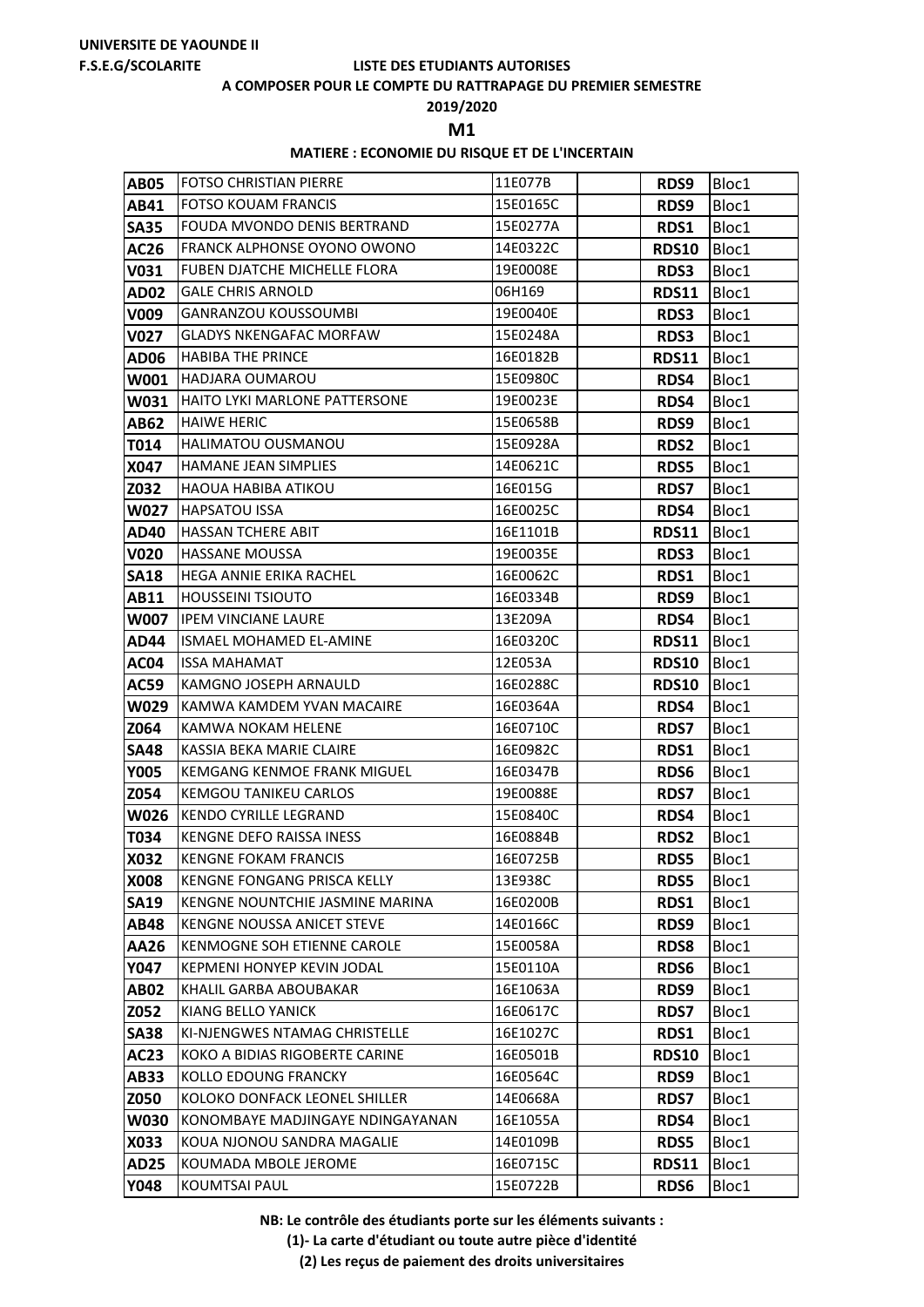**A COMPOSER POUR LE COMPTE DU RATTRAPAGE DU PREMIER SEMESTRE**

## **2019/2020**

**M1** 

## **MATIERE : ECONOMIE DU RISQUE ET DE L'INCERTAIN**

| <b>IKWESSI HORTENSE FLORE</b><br><b>AA14</b> | 13E002F |  | ----<br>58 | Bloc1 |
|----------------------------------------------|---------|--|------------|-------|
|----------------------------------------------|---------|--|------------|-------|

**NB: Le contrôle des étudiants porte sur les éléments suivants :**

**(1)- La carte d'étudiant ou toute autre pièce d'identité**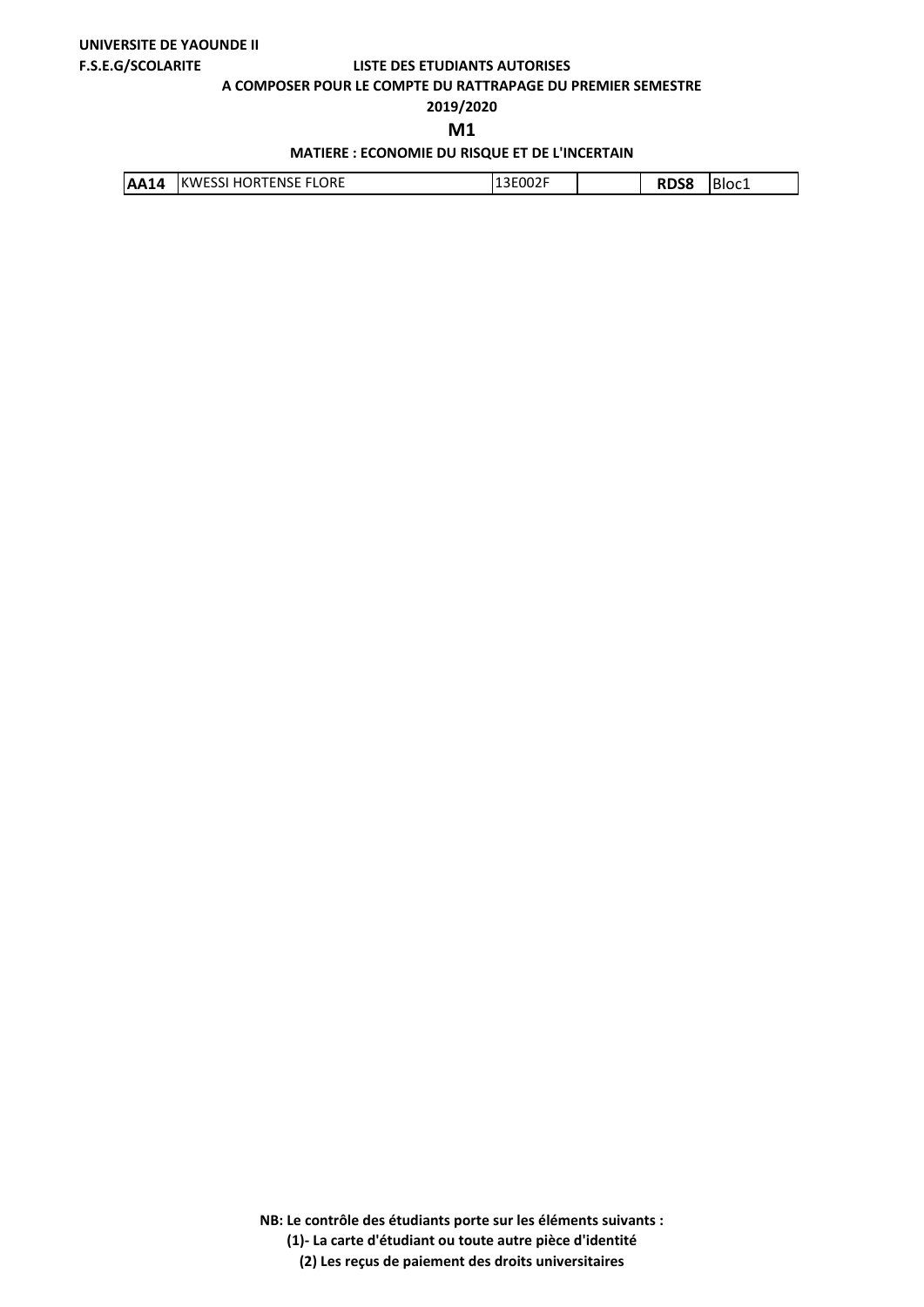#### **A COMPOSER POUR LE COMPTE DU RATTRAPAGE DU PREMIER SEMESTRE**

**2019/2020**

**M1** 

## **MATIERE : ECONOMIE DU RISQUE ET DE L'INCERTAIN**

| Y046                | LABO OUETCHOUA CHANELLE LADOUCE                                    | 16E0153B             | <b>RDS6</b>                | Bloc1          |
|---------------------|--------------------------------------------------------------------|----------------------|----------------------------|----------------|
| <b>Y043</b>         | LAKOUETENE PRINCE DE PIERRE                                        | 19E0056Z             | <b>RDS6</b>                | Bloc1          |
| Z020                | LEA KEEDI YOKONO                                                   | 14E0453B             | <b>RDS7</b>                | Bloc1          |
| AA31                | LEBGUE DERPENG SERGE                                               | 16E1086C             | <b>RDS8</b>                | Bloc1          |
| <b>V026</b>         | LEKE DADEM ORIANE CLAUDIA                                          | 16E0267A             | RDS3                       | Bloc1          |
| <b>AB23</b>         | LEKE FUANYI DESMOND                                                | 15E0751C             | RDS9                       | Bloc1          |
| AC36                | LEKE MBIEME JEANNE VICTOIRE                                        | 16E0041A             | <b>RDS10</b>               | Bloc1          |
| T033                | LEKINI TSALA MARTIAL                                               | 15E0571A             | RDS2                       | Bloc1          |
| T060                | LEKOUA NDONGO ETIENNE FERNAND                                      | 16E0205A             | <b>RDS2</b>                | Bloc1          |
| <b>AD34</b>         | LEMNEUR CLODINE                                                    | 16E0178A             | <b>RDS11</b>               | Bloc1          |
| <b>SA43</b>         | LIEUMO BERLINE                                                     | 16E0109B             | RDS1                       | Bloc1          |
| Z045                | <b>LINDJECK ERIC LANDRY</b>                                        | 16E0461C             | <b>RDS7</b>                | Bloc1          |
| <b>Y040</b>         | <b>LOLE SILAS SIFON</b>                                            | 19E0048E             | <b>RDS6</b>                | Bloc1          |
| <b>AC56</b>         | <b>MABAYA LOAMB FRANCKY LIONNEL</b>                                | 16E0401C             | <b>RDS10</b>               | Bloc1          |
| <b>W042</b>         | <b>MABOM MA BANINI</b>                                             | 16E0404A             | RDS4                       | Bloc1          |
| <b>Y003</b>         | <b>MACKENDY IVAN GHISLAIN</b>                                      | 14E0851C             | <b>RDS6</b>                | Bloc1          |
| <b>AA05</b>         | <b>MADJOUMTE MBA ORIANE LILY</b>                                   | 15E0534A             | <b>RDS8</b>                | Bloc1          |
| X013                | <b>MAGLOIRE DEGUE MONHASSINGAR</b>                                 | 16E1096C             | <b>RDS5</b>                | Bloc1          |
| T039                | MAGUEYA KENGNE NESMINE                                             | 13E704B              | <b>RDS2</b>                | Bloc1          |
| Z033                | <b>MAGUIP CHRISTELLE COLETTE</b>                                   | 11E379B              | <b>RDS7</b>                | Bloc1          |
| <b>AD45</b>         | <b>MAGUIRA MAHAMAT DIGUIA</b>                                      | 16E1068A             | <b>RDS11</b>               | Bloc1          |
| <b>W024</b>         | MAH NSANGOU DIDIER STEVE                                           | 16E0591B             | RDS4                       | Bloc1          |
| T052                | MAIRAMOU OUMAROU                                                   | 16E0718A             | <b>RDS2</b>                | Bloc1          |
| <b>AC03</b>         | <b>MAKAMDJO TAMO HYDRENNE REGINE</b>                               | 16E0511B             | <b>RDS10</b>               | Bloc1          |
| Z022                | MAKOUO KAMGANG JOYCE SHAGUY DALLIA                                 | 16E0091A             | <b>RDS7</b>                | Bloc1          |
| <b>AC24</b>         | <b>MAKOUS KANI LILIANE</b>                                         | 16E0049B             | <b>RDS10</b>               | Bloc1          |
| <b>AC13</b>         | <b>MAKUETCHE BERLOTTE</b>                                          | 16E0517B             | <b>RDS10</b>               | Bloc1          |
| <b>SA16</b>         | <b>MALELE BERLINE GAELLE</b>                                       | 16E0104C             | RDS1                       | Bloc1          |
| X039                | MALEUKAM KENMOUE ANNE FLORE                                        | 16E0568A             | <b>RDS5</b>                | Bloc1          |
| <b>SA34</b>         | <b>MALOUMA JASON CIRYL</b>                                         | 16E0070B             | RDS1                       | Bloc1          |
| <b>T058</b><br>V011 | <b>MAMGUE GUIFO DURCHELLE BLANCHE</b><br><b>MANDENG JEAN MARIE</b> | 16E0903B<br>16E0499C | <b>RDS2</b><br><b>RDS3</b> | Bloc1<br>Bloc1 |
| <b>T004</b>         | MANFFO KEYANTI RAISSA                                              | 15E0031A             | <b>RDS2</b>                | Bloc1          |
| <b>AD37</b>         | <b>MANGA NKODO NE MARTINE</b>                                      | 14E0302C             | <b>RDS11</b>               | Bloc1          |
| <b>AA37</b>         | <b>MANGUEN FRANK OLIVIER</b>                                       | 12E022B              | RDS8                       | Bloc1          |
| <b>AA48</b>         | MANMVELE ONANA LEON                                                | 16E0368B             | <b>RDS8</b>                | Bloc1          |
| <b>V010</b>         | <b>MANY AYISSI JEAN PATRICK ULRICH</b>                             | 15E0551C             | <b>RDS3</b>                | Bloc1          |
| Z046                | <b>MARIAM BEN SAID</b>                                             | 14E0138A             | <b>RDS7</b>                | Bloc1          |
| <b>AA11</b>         | MARICRUZ OBONO NDONG NZANG                                         | 16E1062C             | <b>RDS8</b>                | Bloc1          |
| W015                | <b>MARYAM SAIDOU</b>                                               | 15E041G              | RDS4                       | Bloc1          |
| <b>AB34</b>         | <b>MASSING DINA DANIEL</b>                                         | 16E0519A             | RDS9                       | Bloc1          |
| <b>AC15</b>         | MATHOUEFOUET TCHIENJOU FALONNE                                     | 16E0779B             | <b>RDS10</b>               | Bloc1          |
| Z029                | <b>MATSI TADJUIDJIE MONIQUE</b>                                    | 16E0001C             | <b>RDS7</b>                | Bloc1          |
| X024                | MBA EDOA MARIE GERARDINE                                           | 01E0902              | RDS5                       | Bloc1          |
| <b>AC19</b>         | <b>MBAINGUEM DJIMASNODJI JEAN BAPTISTE</b>                         | 16E1100A             | <b>RDS10</b>               | Bloc1          |
| <b>Y032</b>         | <b>MBALA MVODO MARTHE PELAGIE JOSIANE</b>                          | 16E0336A             | RDS6                       | Bloc1          |
| T013                | <b>MBALLA APPOLONIE DANIELLE</b>                                   | 15E0967B             | RDS2                       | Bloc1          |

**NB: Le contrôle des étudiants porte sur les éléments suivants :**

**(1)- La carte d'étudiant ou toute autre pièce d'identité**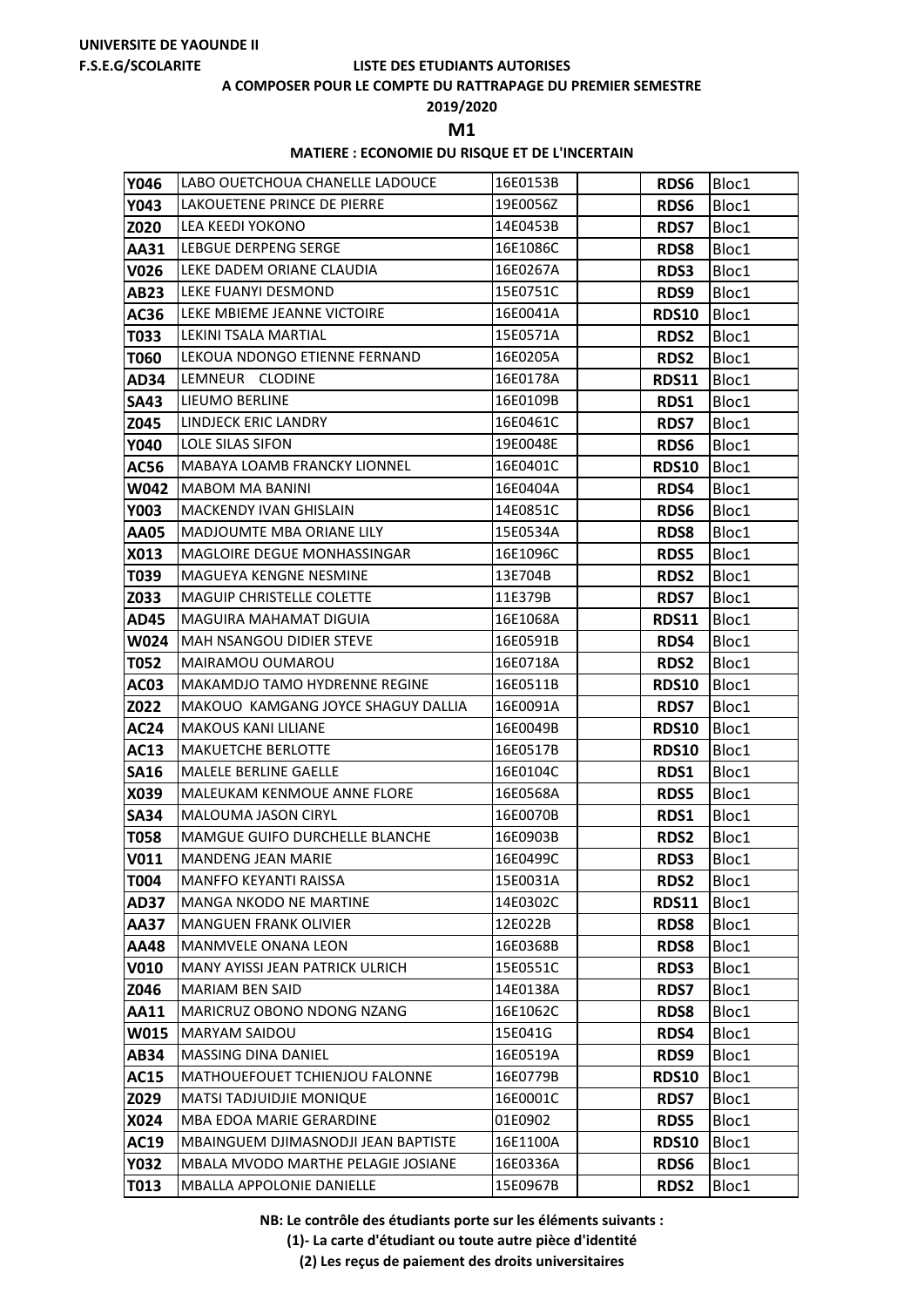**A COMPOSER POUR LE COMPTE DU RATTRAPAGE DU PREMIER SEMESTRE**

# **2019/2020**

**M1** 

## **MATIERE : ECONOMIE DU RISQUE ET DE L'INCERTAIN**

| <b>IMBALLA ATEBA ANTOINE BORIS</b><br><b>IAB38</b> |  |  | Bloc1 |
|----------------------------------------------------|--|--|-------|
|----------------------------------------------------|--|--|-------|

**NB: Le contrôle des étudiants porte sur les éléments suivants :**

**(1)- La carte d'étudiant ou toute autre pièce d'identité**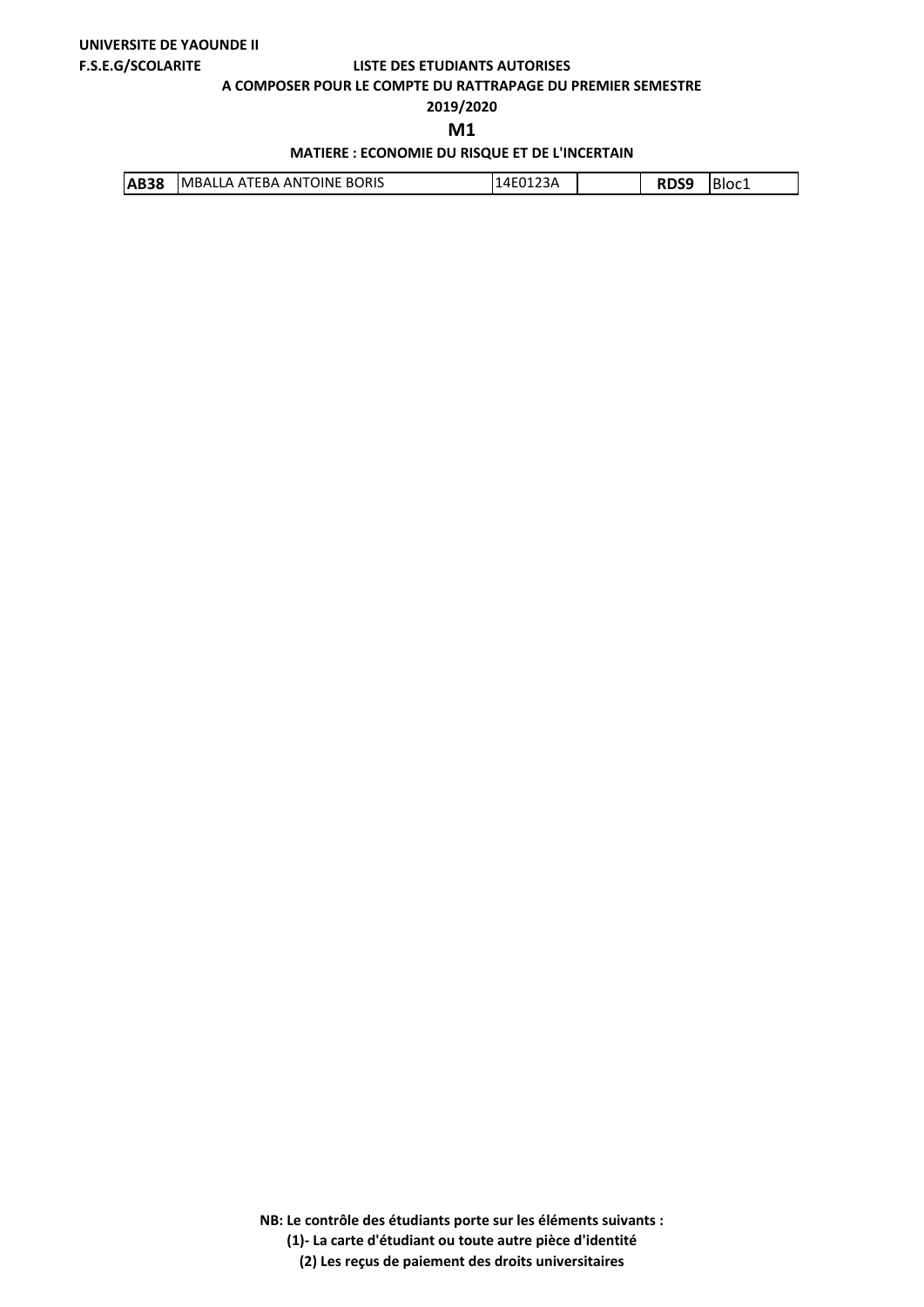#### **A COMPOSER POUR LE COMPTE DU RATTRAPAGE DU PREMIER SEMESTRE**

**2019/2020**

**M1** 

## **MATIERE : ECONOMIE DU RISQUE ET DE L'INCERTAIN**

| <b>V015</b>                | <b>MBALLA MBIDA CHARLES JUNIOR</b>                      | 16E0141C             | <b>RDS3</b>         | Bloc1          |
|----------------------------|---------------------------------------------------------|----------------------|---------------------|----------------|
| <b>AD28</b>                | <b>MBALLA PAUL DESIRE</b>                               | 16E0783B             | <b>RDS11</b>        | Bloc1          |
| AA43                       | MBAMBA ETSINE NANCY SANDRA                              | 16E0994B             | <b>RDS8</b>         | Bloc1          |
| <b>AC12</b>                | MBAMI MBAMI YVAN VAREST                                 | 15E0578B             | <b>RDS10</b>        | Bloc1          |
| X009                       | MBANZEU NGUEMNANG ANNE-FLORE                            | 16E0460B             | RDS5                | Bloc1          |
| AD46                       | <b>MBARGA PIERRE PAUL</b>                               | 15E0011C             | <b>RDS11</b>        | Bloc1          |
| <b>AA35</b>                | MBARGA ZEE JEANNE KHAREL                                | 16E0149A             | <b>RDS8</b>         | Bloc1          |
| <b>AA38</b>                | <b>MBASSI ABRAHAM JOSUE</b>                             | 16E0795C             | <b>RDS8</b>         | Bloc1          |
| Z041                       | <b>MBASSI MEDJO NICOLAS HERVE</b>                       | 16E0381A             | <b>RDS7</b>         | Bloc1          |
| <b>Y004</b>                | <b>MBATOUMOU JEAN RODRIGUE</b>                          | 15E0566C             | RDS6                | Bloc1          |
| T021                       | <b>MBESSA TANG ALVINE</b>                               | 16E0143A             | <b>RDS2</b>         | Bloc1          |
| <b>AC37</b>                | MBEZELE MARIE THERESE ALICIA                            | 14E0238B             | <b>RDS10</b>        | Bloc1          |
| <b>SA01</b>                | <b>MBI TAYUI TERCY</b>                                  | 15E0358A             | RDS1                | Bloc1          |
| AA09                       | <b>MBIA LINA ARMELLE</b>                                | 14E0385C             | <b>RDS8</b>         | Bloc1          |
| <b>AD20</b>                | MBIABALA JOSEPH- MARIE                                  | 15E0154C             | <b>RDS11</b>        | Bloc1          |
| AA47                       | <b>MBIDA MARILYN</b>                                    | 16E0728C             | <b>RDS8</b>         | Bloc1          |
| <b>V008</b>                | MBOBDA YAMDJEU ARMELLE BARBARA                          | 14E0242B             | <b>RDS3</b>         | Bloc1          |
| <b>SA12</b>                | <b>MBOG LOUIS BERTRAND</b>                              | 15E0605C             | RDS1                | Bloc1          |
| <b>AB15</b>                | <b>MBOKA NYAMSI GEORGES BIENVENUE</b>                   | 18E019G              | RDS9                | Bloc1          |
| AA60                       | MBOKISAN NKOYOG SERGE AUGUSTIN                          | 14E0828A             | <b>RDS8</b>         | Bloc1          |
| V022                       | <b>MBOUDOU GASPARD GEORGES RODRIGUE</b>                 | 18E005G              | <b>RDS3</b>         | Bloc1          |
| W045                       | <b>MBOUETNE CHAITFON NJIFOTIE YOUSSOUF</b>              | 07E049D              | RDS4                | Bloc1          |
| <b>AA02</b>                | MBOUNDJA MOUKOKO JEANNE JENNIFER                        | 12E313A              | <b>RDS8</b>         | Bloc1          |
| <b>AC42</b>                | <b>MBOUOMBOUO JACQUES</b>                               | 12E182C              | <b>RDS10</b>        | Bloc1          |
| <b>AD30</b>                | MEBENGA STEPHANE PAUL- EVY                              | 15E0658A             | <b>RDS11</b>        | Bloc1          |
| T049                       | <b>MECHEDJIO FOGANG CARELLE</b>                         | 16E0159A             | <b>RDS2</b>         | Bloc1          |
| Z037                       | <b>MEDI AMINATOU</b>                                    | 14E0983B             | <b>RDS7</b>         | Bloc1          |
| X040                       | MEDOU AKONO ALFRED CASTANE                              | 09E184A              | <b>RDS5</b>         | Bloc1          |
| <b>AA24</b>                | MEENDIGUILEMBAYE MBAIADJIM SUCCES                       | 19E0063E             | <b>RDS8</b>         | Bloc1          |
| X027                       | MEFANG ME BIE MICHEL FREDDY                             | 14E0771C             | <b>RDS5</b>         | Bloc1          |
| <b>T008</b><br><b>AB51</b> | <b>MEFANYA THIERRY</b><br>MEFAWBOU NGUEWOU LINDA FLAVIE | 16E0229A<br>16E0015A | <b>RDS2</b>         | Bloc1          |
| Z062                       | MEGONG MESSI JULIE ARLETTE CAROLINE                     | 16E0393B             | RDS9<br><b>RDS7</b> | Bloc1          |
| W043                       | <b>MEKEM ETONGUE FRANCK LOIC</b>                        | 16E0055C             | RDS4                | Bloc1<br>Bloc1 |
| <b>AD03</b>                | MEKONGO ADALBERT CYRILLE                                | 13E811A              | <b>RDS11</b>        | Bloc1          |
| <b>SA21</b>                | MEKOULOU FRANCOIS ARSENE                                | 14E1015C             | RDS1                | Bloc1          |
| V036                       | MELABONG LINDA GARCIA                                   | 16E0034C             | RDS3                | Bloc1          |
| Z011                       | MENDO ME MVONDO MARCELLE GABY                           | 19E0084E             | <b>RDS7</b>         | Bloc1          |
| X003                       | <b>MENDOUGA GERMAINE STELLA</b>                         | 16E0050A             | <b>RDS5</b>         | Bloc1          |
| <b>SA09</b>                | MENGUE MEKONGO VICTORINE GLAWDIS                        | 14E1038B             | RDS1                | Bloc1          |
| <b>Y033</b>                | MENGUE NDONG CEDRIC ARISTIDE                            | 14E0687B             | RDS6                | Bloc1          |
| <b>AC57</b>                | MENGUE ONGUENE THERESE TURELLE ANAIS                    | 16E0088B             | <b>RDS10</b>        | Bloc1          |
| Y016                       | MESOALA AMOUGOU MARCELLIN                               | 14E0589A             | RDS6                | Bloc1          |
| <b>AD14</b>                | <b>MESSE MARIE FANNY</b>                                | 14E0753C             | <b>RDS11</b>        | Bloc1          |
| X021                       | <b>MESSI BIKIM LUDIVINE MONETTE</b>                     | 14E0029B             | <b>RDS5</b>         | Bloc1          |
| <b>AB07</b>                | MESSINA KANDJOU THIERRY                                 | 19E0014E             | RDS9                | Bloc1          |
| <b>V012</b>                | MESSINA TSIMI HERMINE INES                              | 16E0069C             | <b>RDS3</b>         | Bloc1          |

**NB: Le contrôle des étudiants porte sur les éléments suivants :**

**(1)- La carte d'étudiant ou toute autre pièce d'identité**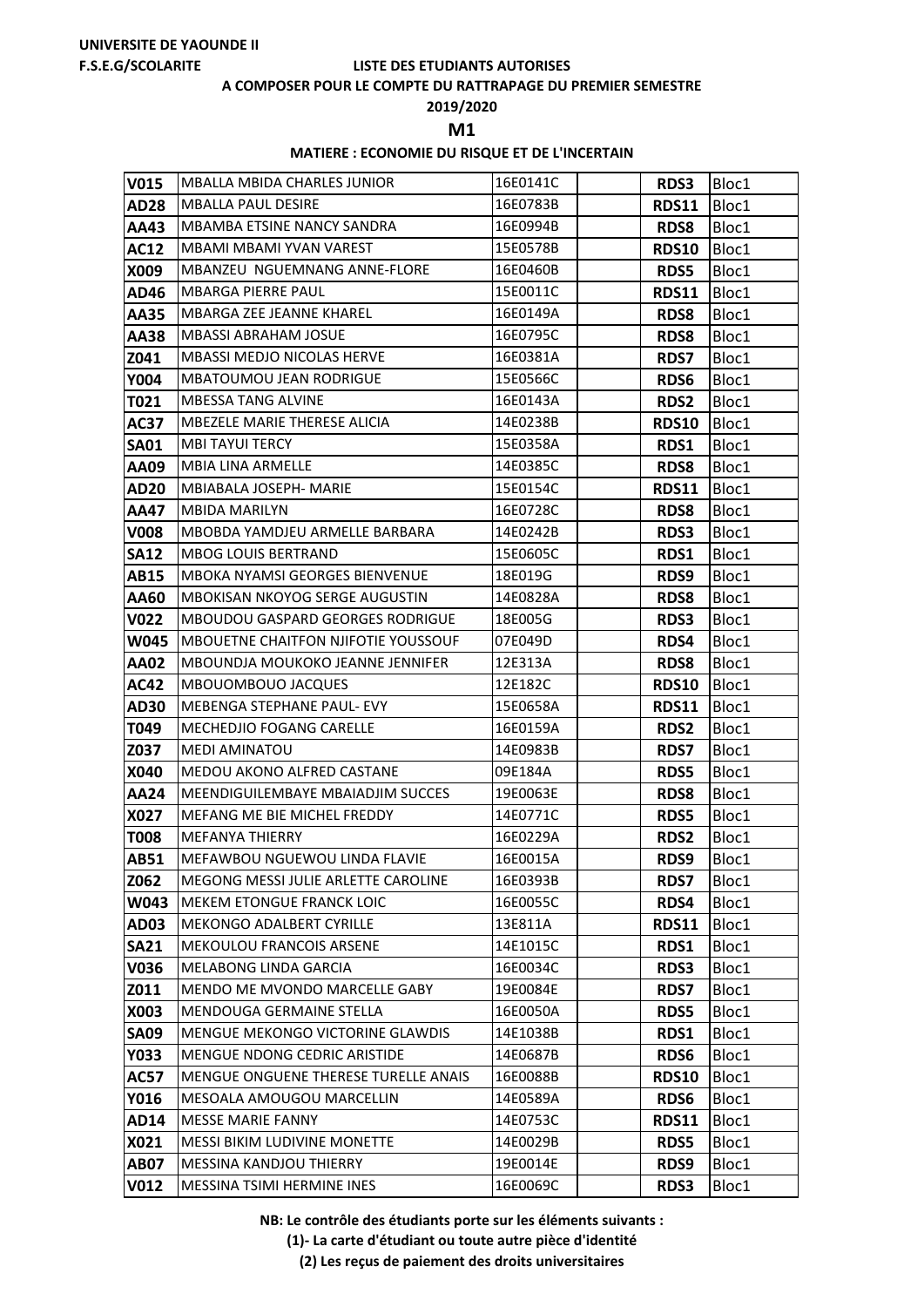#### **A COMPOSER POUR LE COMPTE DU RATTRAPAGE DU PREMIER SEMESTRE**

**2019/2020**

**M1** 

## **MATIERE : ECONOMIE DU RISQUE ET DE L'INCERTAIN**

| <b>AA15</b> | <b>METAGNE MOUAFO TATIANA</b>           | 12E181D  | <b>RDS8</b>      | Bloc1 |
|-------------|-----------------------------------------|----------|------------------|-------|
| Z031        | <b>METIE ME GBALENE FREDINE YOLANDE</b> | 16E0292C | <b>RDS7</b>      | Bloc1 |
| X001        | IMEVO TSANGA ANNE GHISLAINE             | 12E172D  | <b>RDS5</b>      | Bloc1 |
| Y009        | <b>MEWA TALOM MARCELLE</b>              | 15E0080C | <b>RDS6</b>      | Bloc1 |
| <b>SA44</b> | <b>MFENG MARIE GEORGES</b>              | 03F1164  | RDS1             | Bloc1 |
| <b>W039</b> | MFOPOU PANGUETNA ABDOU KARIM            | 16E0567B | RDS4             | Bloc1 |
| <b>V005</b> | <b>MFOUM NGONO LUCIE ARLETTE</b>        | 16E0523B | <b>RDS3</b>      | Bloc1 |
| <b>Y006</b> | <b>MIEMTCHOP TCHAMKO YANNIK HERMAN</b>  | 16E0458A | <b>RDS6</b>      | Bloc1 |
| <b>AB17</b> | MILLANGO EDIMO CHARLOTTE                | 15E0654A | RDS <sub>9</sub> | Bloc1 |
| <b>AA13</b> | <b>MINDIMON KANGUE FELICIEN</b>         | 16E1005A | <b>RDS8</b>      | Bloc1 |
| Y039        | <b>MINDJEME FRANCOISE DANWIGE</b>       | 13E322B  | RDS <sub>6</sub> | Bloc1 |
| AC63        | <b>MINLO BEKONO GHISLAIN LUCIEN</b>     | 14E0375A | <b>RDS10</b>     | Bloc1 |
| AD29        | MINSI KALEDJE CELINE MYRICE             | 16E0839A | <b>RDS11</b>     | Bloc1 |
| <b>SA42</b> | <b>MINTYA CHARLY</b>                    | 12E683D  | RDS1             | Bloc1 |
| <b>W006</b> | <b>MINYEMECK FREDERIC MAURICE</b>       | 16E0425B | RDS4             | Bloc1 |
| <b>T015</b> | <b>MIRANDA MBONG WUNG</b>               | 19E0079E | <b>RDS2</b>      | Bloc1 |
| <b>SA17</b> | <b>MOAMA REINE MARCELLE</b>             | 16E0079B | RDS1             | Bloc1 |

**NB: Le contrôle des étudiants porte sur les éléments suivants : (1)- La carte d'étudiant ou toute autre pièce d'identité**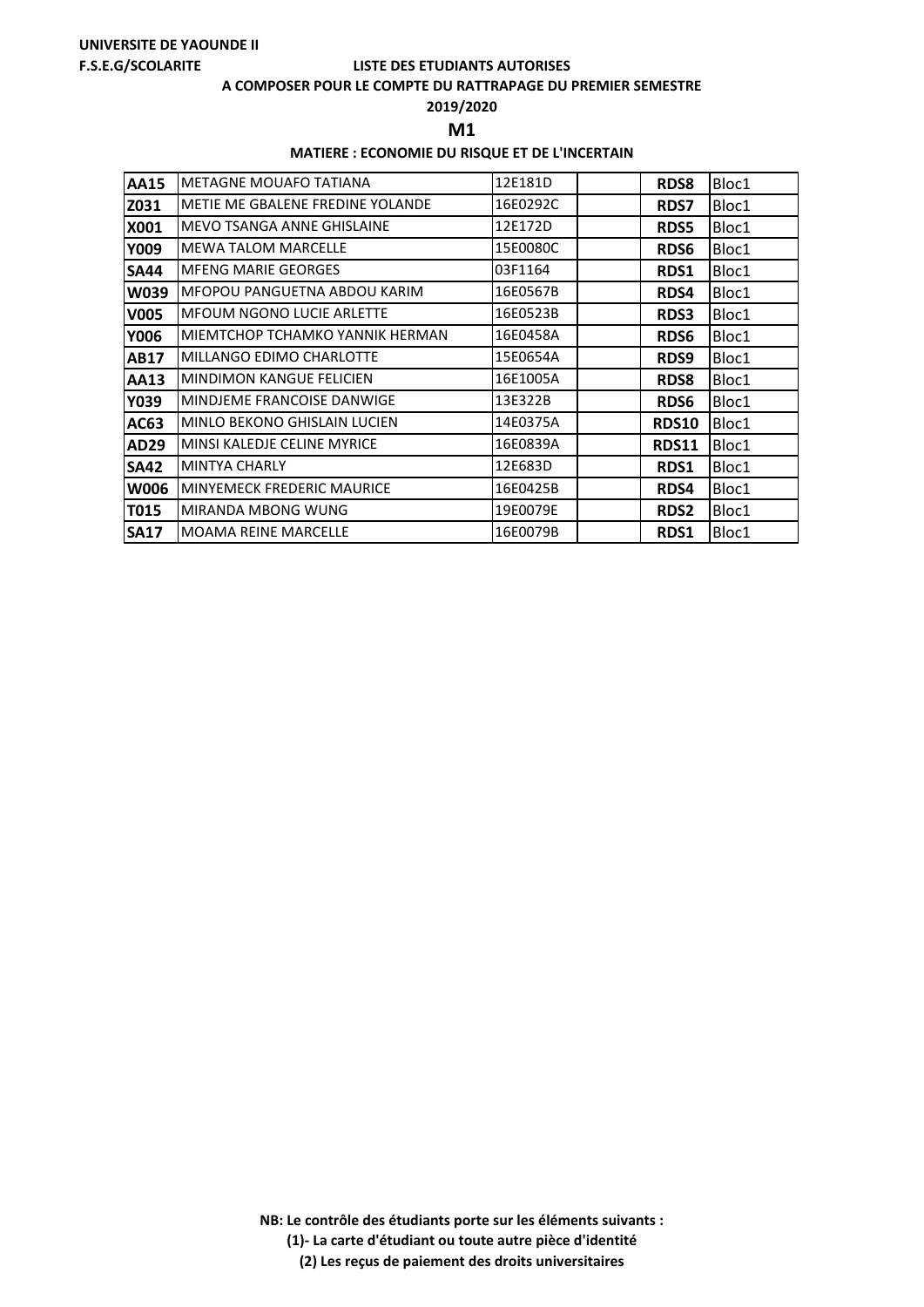#### **A COMPOSER POUR LE COMPTE DU RATTRAPAGE DU PREMIER SEMESTRE**

**2019/2020**

**M1** 

## **MATIERE : ECONOMIE DU RISQUE ET DE L'INCERTAIN**

| <b>AD12</b>  | IMOAMEBIACK ULRICH                                           | 16E0366C             | RDS11                | Bloc1          |
|--------------|--------------------------------------------------------------|----------------------|----------------------|----------------|
| AB31         | <b>MOCK MPOULI DANIELLE RENEE</b>                            | 19E0172E             | RDS9                 | Bloc1          |
| <b>SA24</b>  | <b>MOHAMED NOURDINE MOKTAR</b>                               | 16E0041C             | RDS1                 | Bloc1          |
| W021         | MOLO NDEDI PAOLA MARCELLINE                                  | 12E508A              | RDS4                 | Bloc1          |
| X034         | MONEYEBAE PAUL JANVIER                                       | 16E0584A             | <b>RDS5</b>          | Bloc1          |
| Z018         | MONO DJIODIO LINE TATIANA                                    | 16E0743A             | <b>RDS7</b>          | Bloc1          |
| <b>W034</b>  | MOSSOUMOLA-GUINE YANNICK GRE                                 | 19E0030E             | RDS4                 | Bloc1          |
| T053         | <b>MOUDIO BOYOMO PRUDENCE</b>                                | 16E0332B             | <b>RDS2</b>          | Bloc1          |
| <b>W016</b>  | <b>MOUGA TCHANTE GILLES AURELIEN</b>                         | 15E0147C             | RDS4                 | Bloc1          |
| <b>AB08</b>  | MOUHAMADOU MOUCTAROU                                         | 16E0664A             | RDS9                 | Bloc1          |
| AA45         | MOULOKE MARINA FLORIANE CHANEL                               | 16E0406B             | <b>RDS8</b>          | Bloc1          |
| AA56         | MOUNIRA ABAKAR ABDOULAYE                                     | 16E0958A             | <b>RDS8</b>          | Bloc1          |
| T027         | MOUSTAPHA MOHAMMED                                           | 15E0490B             | <b>RDS2</b>          | Bloc1          |
| X042         | <b>MPAKO NGOUNGOU BERLINE FLORE</b>                          | 16E0348B             | <b>RDS5</b>          | Bloc1          |
| <b>AD27</b>  | <b>MPESSE SIDOINE SANDRINE</b>                               | 15E0631A             | <b>RDS11</b>         | Bloc1          |
| <b>W025</b>  | MUA DENIS NDZE                                               | 08E597D              | RDS4                 | Bloc1          |
| <b>AC21</b>  | <b>MUKORO AGWA SUBIROUS</b>                                  | 15E0960C             | <b>RDS10</b>         | Bloc1          |
| <b>SA37</b>  | <b>MVOGO AWOSSA MARIE CONCEPTION</b>                         | 12E054C              | RDS1                 | Bloc1          |
| <b>W032</b>  | MVOGO CLAUDE KAROL                                           | 16E0380A             | RDS4                 | Bloc1          |
| <b>AD42</b>  | MVOGO MVOGO LEON GERRY                                       | 16E0692C             | <b>RDS11</b>         | Bloc1          |
| <b>V016</b>  | <b>MVOMO FOUMENA OLIVIER</b>                                 | 16E0724B             | <b>RDS3</b>          | Bloc1          |
| <b>W038</b>  | MVONDO RENE DARYL BRANISH                                    | 16E0681B             | RDS4                 | Bloc1          |
| X004         | MVOUMA MANA JEAN VIDAL                                       | 15E0164C             | <b>RDS5</b>          | Bloc1          |
| W019         | <b>NADINNOEL BIJEMIA</b>                                     | 14E1029A             | RDS4                 | Bloc1          |
| <b>SA39</b>  | NAISSEM KOUROUBE DENIS                                       | 16E1052A             | RDS1                 | Bloc1          |
| <b>Y010</b>  | NANMEGNI TCHAKOUTE ALEX                                      | 15E0377A             | RDS6                 | Bloc1          |
| <b>SA14</b>  | NANWO'O ABBO FRESLAINE SORELA                                | 16E0239B             | RDS1                 | Bloc1          |
| AA39         | NASSIROU OUSMANOU                                            | 14E0216B             | <b>RDS8</b>          | Bloc1          |
| <b>AB04</b>  | NDADAH BOUTCHOUANG JEANNE                                    | 15E0512C             | RDS9                 | Bloc1          |
| <b>AC48</b>  | NDARATA ALAIN DE-PHILIAS                                     | 19E0031E             | <b>RDS10</b>         | Bloc1          |
| Z015         | <b>NDAYA ARNOLD TITA</b>                                     | 13E455A              | <b>RDS7</b>          | Bloc1          |
| <b>SA11</b>  | <b>NDE SOLANGE BIH</b>                                       | 07E208D              | RDS1                 | Bloc1          |
| <b>AC08</b>  | NDEME AMOUGOU DERBOISE                                       | 16E0675A             | <b>RDS10</b>         | Bloc1          |
| X002         | NDENGUE MINYONO EMMILIENNE ARLETTE<br>NDJEM MARGUERITE NADIA | 14E0227A             | RDS5                 | Bloc1          |
| <b>AC27</b>  | <b>NDJIE DANIELLE PATRICIA</b>                               | 16E0443B<br>16E0269A | <b>RDS10</b>         | Bloc1          |
| AC30<br>T020 | <b>NDJIKI NDJIKI EMMANUEL</b>                                | 13E243C              | <b>RDS10</b><br>RDS2 | Bloc1          |
| <b>SA25</b>  | NDJIMI NDJIKE CHRISTIAN                                      | 14E0421B             | RDS1                 | Bloc1<br>Bloc1 |
| Z048         | <b>NDJOCK BORIS STEPHANE EUGENE</b>                          | 18E050E              | <b>RDS7</b>          | Bloc1          |
| Z058         | NDJOCK MANDENG MAXIME VALENTIN                               | 15E0154B             | <b>RDS7</b>          | Bloc1          |
| <b>AA50</b>  | NDJOL MELAINE ROMEO                                          | 14E0100B             | <b>RDS8</b>          | Bloc1          |
| V042         | NDONGO ABANA JEAN BERNARD                                    | 14E0889B             | <b>RDS3</b>          | Bloc1          |
| T059         | NDONGO FRANCOIS JOSEPH STEVE                                 | 15E0226B             | <b>RDS2</b>          | Bloc1          |
| <b>Y001</b>  | NDOUGA NGA ERIC WULLY                                        | 16E0338C             | RDS6                 | Bloc1          |
| <b>AA21</b>  | NDZENGUE EKASSI MARION TRESOR                                | 13E892B              | <b>RDS8</b>          | Bloc1          |
| <b>AB59</b>  | NDZEYDZEE COLETTE MOVENE                                     | 14E0641B             | RDS9                 | Bloc1          |
| <b>SA31</b>  | NDZOMEGA GOTTLIEB ARISTIDE KEVIN                             | 16E0736C             | RDS1                 | Bloc1          |
|              |                                                              |                      |                      |                |

**NB: Le contrôle des étudiants porte sur les éléments suivants :**

**(1)- La carte d'étudiant ou toute autre pièce d'identité**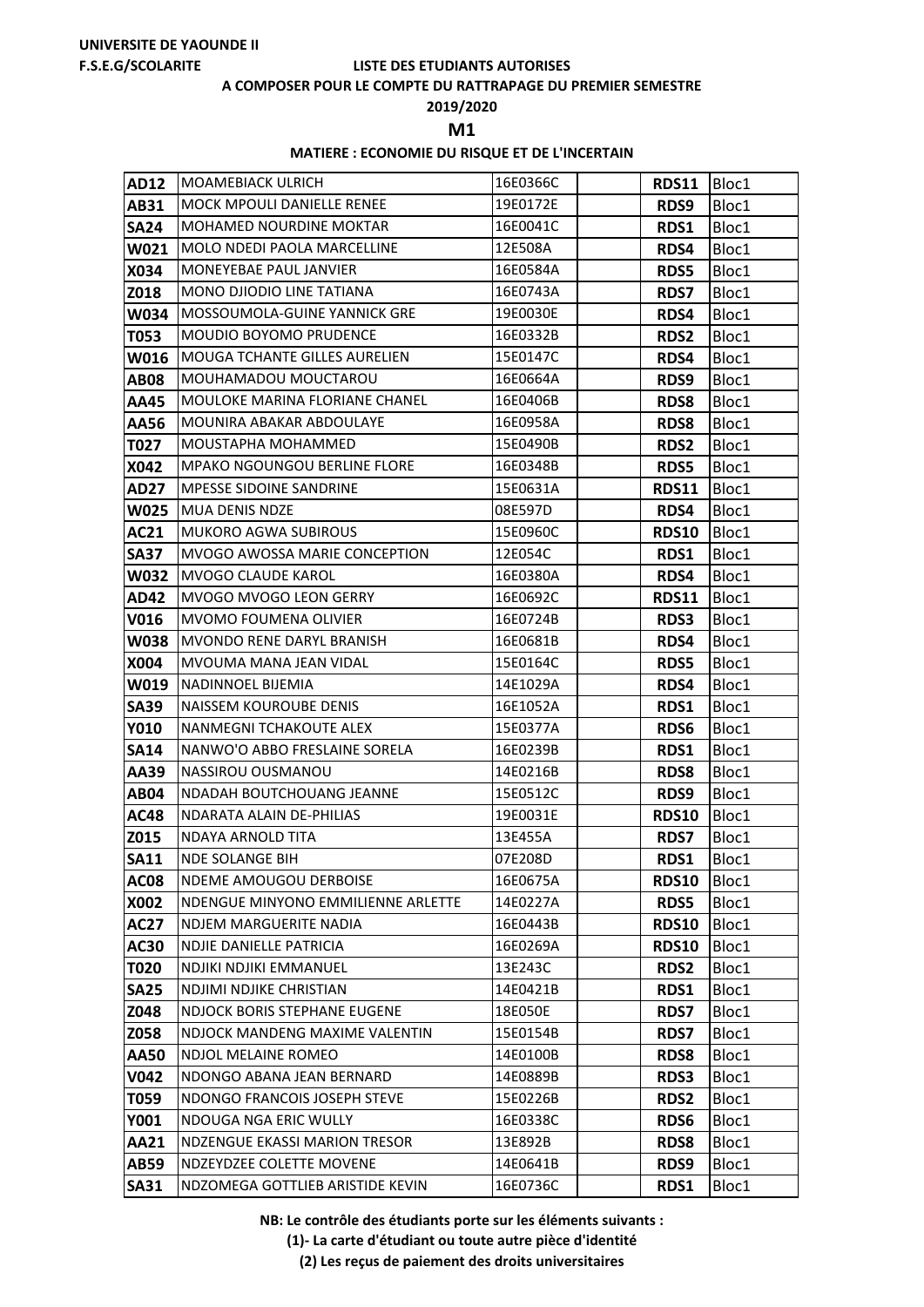#### **A COMPOSER POUR LE COMPTE DU RATTRAPAGE DU PREMIER SEMESTRE**

**2019/2020**

**M1** 

## **MATIERE : ECONOMIE DU RISQUE ET DE L'INCERTAIN**

| V043        | NDZOULI THOMAS CONSTY             | 16E0371A | RDS3             | Bloc1 |
|-------------|-----------------------------------|----------|------------------|-------|
| X026        | NEBOR MBOUNTCHI AMADJOUDE MALAIKA | 16E0521A | <b>RDS5</b>      | Bloc1 |
| Z003        | NENKAM NDASSI DONALD CABREL       | 15E0254C | <b>RDS7</b>      | Bloc1 |
| <b>AB63</b> | NENODJI MBAIREADJIM MIREILLE      | 16E1079A | RDS9             | Bloc1 |
| <b>SA33</b> | NGA ESSOMBA BARBARA CHANCELINE    | 15E0021A | RDS1             | Bloc1 |
| T002        | NGAH NGAKO VALERY                 | 14E0166A | <b>RDS2</b>      | Bloc1 |
| <b>Y018</b> | NGAH ZO'O MARIE ANNE              | 10E0483A | RDS <sub>6</sub> | Bloc1 |
| <b>AB21</b> | NGAM ANABEL DANIEL                | 16E0598C | RDS <sub>9</sub> | Bloc1 |
| W047        | NGANKO YONKO ELVIRA               | 16E0628A | RDS4             | Bloc1 |
| <b>W022</b> | NGAPNA IBRAHIMA ALIL JIMMY CLIEF  | 15E0682A | RDS4             | Bloc1 |
| <b>SA41</b> | <b>NGATSOUBAI MARKOS</b>          | 15E0637C | RDS1             | Bloc1 |
| <b>V033</b> | <b>NGO EOCK TATIANA</b>           | 08E022C  | RDS3             | Bloc1 |
| <b>W003</b> | NGO ILOUGA FLORA FORTUNE          | 15E0422C | RDS4             | Bloc1 |
| <b>AA19</b> | NGO LISSOM MARIE THERESE BLANCHE  | 14E0432C | <b>RDS8</b>      | Bloc1 |
| X016        | NGO NGENE MONIQUE LILIANE         | 12E237D  | <b>RDS5</b>      | Bloc1 |
| <b>SA52</b> | NGO NGUINDJEL MISPA CHRISTINA     | 12E497C  | RDS1             | Bloc1 |
| T012        | NGO NKEN VERONIQUE ORNELLA        | 16E0462A | <b>RDS2</b>      | Bloc1 |

**NB: Le contrôle des étudiants porte sur les éléments suivants : (1)- La carte d'étudiant ou toute autre pièce d'identité**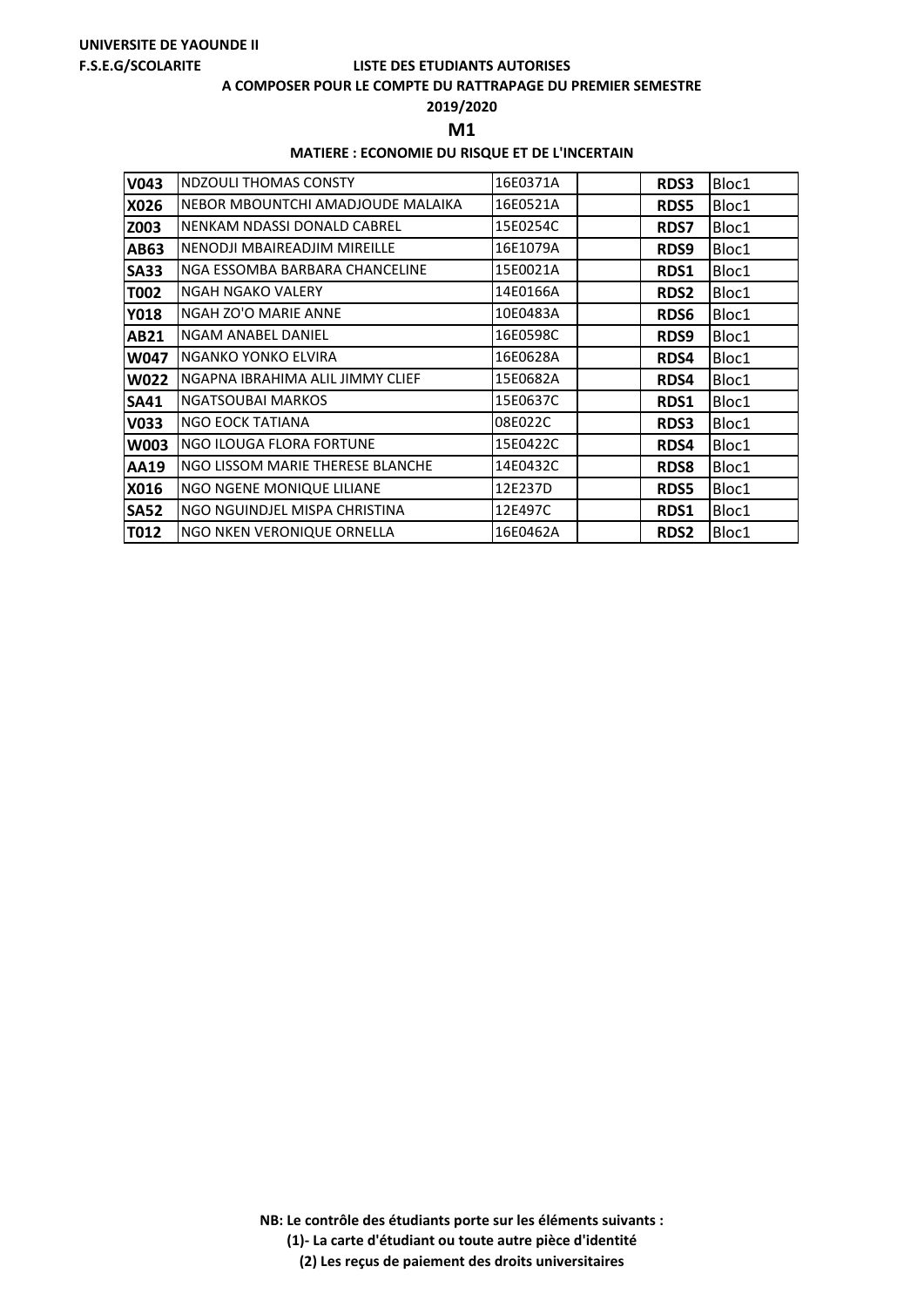#### **A COMPOSER POUR LE COMPTE DU RATTRAPAGE DU PREMIER SEMESTRE**

**2019/2020**

**M1** 

## **MATIERE : ECONOMIE DU RISQUE ET DE L'INCERTAIN**

| T042                       | <b>NGOA LUC TONY</b>                                | 16E0340A            | <b>RDS2</b>  | Bloc1          |
|----------------------------|-----------------------------------------------------|---------------------|--------------|----------------|
| Y011                       | <b>NGOAMBI BARBINE ALEXIS</b>                       | 16E0008A            | RDS6         | Bloc1          |
| <b>AA42</b>                | NGOFFO KOUNAPTE TSOUGO AUDREY                       | 16E0709B            | <b>RDS8</b>  | Bloc1          |
| V001                       | NGOMB NYOBE SAMUEL                                  | 15E0012C            | <b>RDS3</b>  | Bloc1          |
| <b>AB35</b>                | NGONO AMOUGOU VERONIQUE GWLADYS                     | 11E183B             | RDS9         | Bloc1          |
| T036                       | NGONO OBAME JEANNE GABRIELLE                        | 15E0929A            | <b>RDS2</b>  | Bloc1          |
| <b>W008</b>                | <b>NGOUEKAM CARINE</b>                              | 14E0312A            | RDS4         | Bloc1          |
| T040                       | NGOUGUE JOYCE BELLE                                 | 15E0510A            | <b>RDS2</b>  | Bloc1          |
| Z040                       | NGOUMKOUA TCHIDJO UNICE                             | 16E0545C            | <b>RDS7</b>  | Bloc1          |
| <b>Y002</b>                | <b>NGOUNOU LARISSA</b>                              | 16E0078B            | <b>RDS6</b>  | Bloc1          |
| <b>AC39</b>                | NGOUTANE MBOUOMBOUO FADIMATOU                       | 16E0008B            | <b>RDS10</b> | Bloc1          |
| Y036                       | NGUEGNI NJOUHOUE PATRICIA SARAH INGRID              | 16E0180A            | RDS6         | Bloc1          |
| <b>AA22</b>                | NGUEKAM WAPPI FRANK RICHARD                         | 15E0961A            | <b>RDS8</b>  | Bloc1          |
| <b>W004</b>                | NGUELE MABIA MARIE PASCALE LAETITIA                 | 16E0105C            | RDS4         | Bloc1          |
| X014                       | <b>NGUELLE ISAAC LIONEL</b>                         | 16E0189A            | <b>RDS5</b>  | Bloc1          |
| <b>Y020</b>                | <b>NGUEMCHE TATIANA</b>                             | 15E0351A            | <b>RDS6</b>  | Bloc1          |
| <b>V018</b>                | NGUETCHOUAN KENGMEI THEODORE C,                     | 14E0445A            | RDS3         | Bloc1          |
| Y029                       | <b>NGUEYAP YACINE BENICHOU</b>                      | 16E0213B            | <b>RDS6</b>  | Bloc1          |
| V039                       | <b>NGUIESSEU JUNIOR CYRILLE</b>                     | 15E0049B            | <b>RDS3</b>  | Bloc1          |
| <b>V002</b>                | <b>NIWANG MALIK</b>                                 | 16E1081A            | RDS3         | Bloc1          |
| <b>AC33</b>                | NJAMUTOH LAURA NCHANG                               | 14E0362C            | <b>RDS10</b> | Bloc1          |
| AC31                       | NJIOMOU LAMI MARINETTE                              | 16E0600A            | <b>RDS10</b> | Bloc1          |
| <b>SA28</b>                | NJOKI SAKE INACK VIANNEY ULRICH                     | 16E0255B            | RDS1         | Bloc1          |
| X015                       | NKA'A MENDOMO MARIEN CHRIST DAREL                   | 15E0724A            | <b>RDS5</b>  | Bloc1          |
| <b>AC41</b>                | <b>NKEN SAMNICK</b>                                 | 16E0242B            | <b>RDS10</b> | Bloc1          |
| X030                       | NKIEUDEM DONFOUET NOELLA                            | 15E0486B            | <b>RDS5</b>  | Bloc1          |
| <b>SA20</b><br><b>SA51</b> | NKOCK NDJERE ALEXANDRA RAISSA<br>NKOLO ABEGA DANIEL | 16E0113A<br>13E821B | RDS1         | Bloc1          |
| <b>SA53</b>                | NKOLO YVES LEOPOLD                                  | 13E105B             | RDS1<br>RDS1 | Bloc1<br>Bloc1 |
| Z006                       | <b>NKONO LAVENIR</b>                                | 13E838B             | <b>RDS7</b>  | Bloc1          |
| T046                       | NKOU DIANE PASCALINE                                | 16E0078C            | <b>RDS2</b>  | Bloc1          |
| <b>AB60</b>                | NKOUDOU NOAH CLAUDE CEDRICK                         | 16E0285B            | RDS9         | Bloc1          |
| AD41                       | NKOUM LIPENDA PAULIN JEREMIE                        | 16E0344C            | <b>RDS11</b> | Bloc1          |
| V013                       | NKOUSSEUGUE MARC TATIANA                            | 16E0835B            | RDS3         | Bloc1          |
| <b>AB20</b>                | NNANGA GRACE CLAIRE                                 | 12E029B             | RDS9         | Bloc1          |
| V021                       | NOAH MBALLA DIEUDONNE                               | 12E201B             | RDS3         | Bloc1          |
| <b>SA27</b>                | <b>NOCHE NOUMSI CHRISTINE</b>                       | 15E0476C            | RDS1         | Bloc1          |
| <b>AB57</b>                | NODJITO YOHDRKEMNA PROGRES                          | 19E0093E            | RDS9         | Bloc1          |
| <b>AA25</b>                | NONO POUEMI MELISSA                                 | 14E0083C            | <b>RDS8</b>  | Bloc1          |
| <b>AB37</b>                | NOUBAISSEM DAVID NDEINGARA                          | 19E0036E            | RDS9         | Bloc1          |
| <b>W046</b>                | NOUDJEU WILLIAM BRICE                               | 14E0043B            | RDS4         | Bloc1          |
| <b>SA49</b>                | <b>NOUKEU SERAPHINE</b>                             | 05E600              | RDS1         | Bloc1          |
| X005                       | NOULONYAH FELICITE DINGA                            | 16E0796A            | RDS5         | Bloc1          |
| <b>AD01</b>                | NTCHANA SIMONE NELLY                                | 15E0201C            | <b>RDS11</b> | Bloc1          |
| <b>SA06</b>                | NTEDE NKATCHE SERGE WILLIAM                         | 14E0048C            | RDS1         | Bloc1          |
| <b>AB09</b>                | NTELE MOAMITOUNG SANDRA                             | 15E0282A            | RDS9         | Bloc1          |
| Z019                       | NTOLO BIBA CHRISTINE MURIELLE                       | 15E0340A            | <b>RDS7</b>  | Bloc1          |

**NB: Le contrôle des étudiants porte sur les éléments suivants :**

**(1)- La carte d'étudiant ou toute autre pièce d'identité**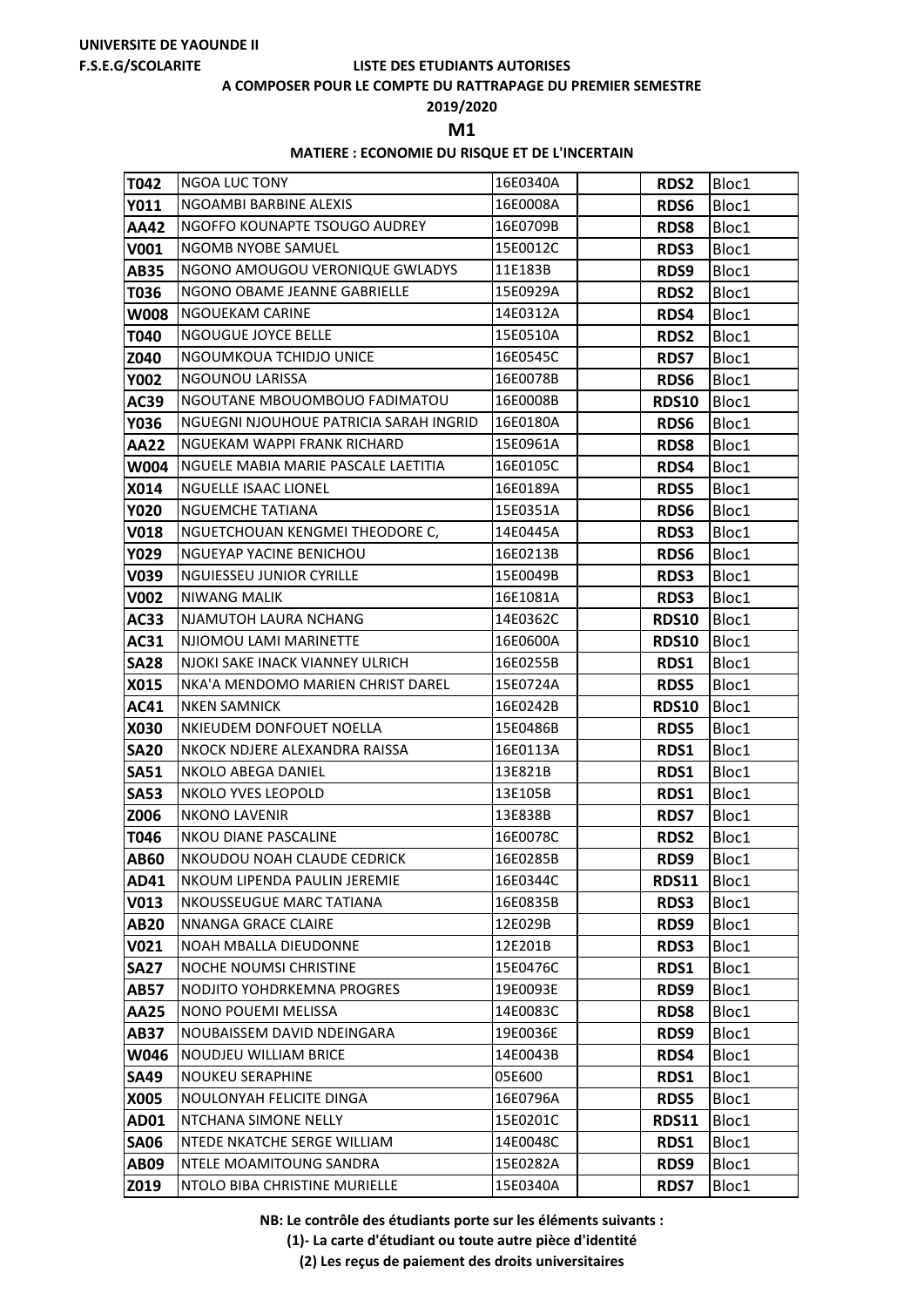#### **A COMPOSER POUR LE COMPTE DU RATTRAPAGE DU PREMIER SEMESTRE**

**2019/2020**

**M1** 

## **MATIERE : ECONOMIE DU RISQUE ET DE L'INCERTAIN**

| <b>AB18</b> | NTOLO PAUL LUBERT                     | 14E1058C | RDS9         | Bloc1 |
|-------------|---------------------------------------|----------|--------------|-------|
| T056        | NTOLO VANESSA MARILISE                | 12E067C  | <b>RDS2</b>  | Bloc1 |
| <b>AD15</b> | NTSAMA NGO'O NATACHA                  | 15E0107C | <b>RDS11</b> | Bloc1 |
| X022        | NTSAMA OWONO GEORGE ARMEL             | 12E450D  | <b>RDS5</b>  | Bloc1 |
| AA64        | NTUBEMEMADE LAURA EJOLLE              | 13E165A  | <b>RDS8</b>  | Bloc1 |
| <b>AC10</b> | <b>NWATCHOCK STEVE ALAIN RODRIGUE</b> | 15E0658C | <b>RDS10</b> | Bloc1 |
| <b>SA45</b> | NYA MANUELLA RACHELLE                 | 15E0740A | RDS1         | Bloc1 |
| T022        | NYAMA FRANCOISE                       | 15E0318A | <b>RDS2</b>  | Bloc1 |
| Z028        | NYAMENGO ESSO NICKITA FRANCHISCA      | 15E0574A | <b>RDS7</b>  | Bloc1 |
| AD09        | <b>NYAT MENGUE CYRILLE</b>            | 15E0707C | <b>RDS11</b> | Bloc1 |
| <b>AA51</b> | NYEBE NEME HONORINE ROSALIE           | 16E0378C | <b>RDS8</b>  | Bloc1 |
| Z055        | NYOM NYOM JULES KISITO                | 16E0618A | <b>RDS7</b>  | Bloc1 |
| T003        | NZEGANG NGANANG MATURIN-GABY          | 15E0700C | <b>RDS2</b>  | Bloc1 |
| <b>AD32</b> | N'ZER CHRISTIAN GUY-BAROFF            | 19E0060E | <b>RDS11</b> | Bloc1 |
| AD43        | NZESSEU DJOMEGNI LEONELLE             | 10E0425B | <b>RDS11</b> | Bloc1 |
| Z043        | NZIEKEU KOUAMOU RUBEN DEBSON          | 16E0084A | <b>RDS7</b>  | Bloc1 |
| W040        | <b>OBAM FREDDY</b>                    | 09E737D  | <b>RDS4</b>  | Bloc1 |

**NB: Le contrôle des étudiants porte sur les éléments suivants : (1)- La carte d'étudiant ou toute autre pièce d'identité**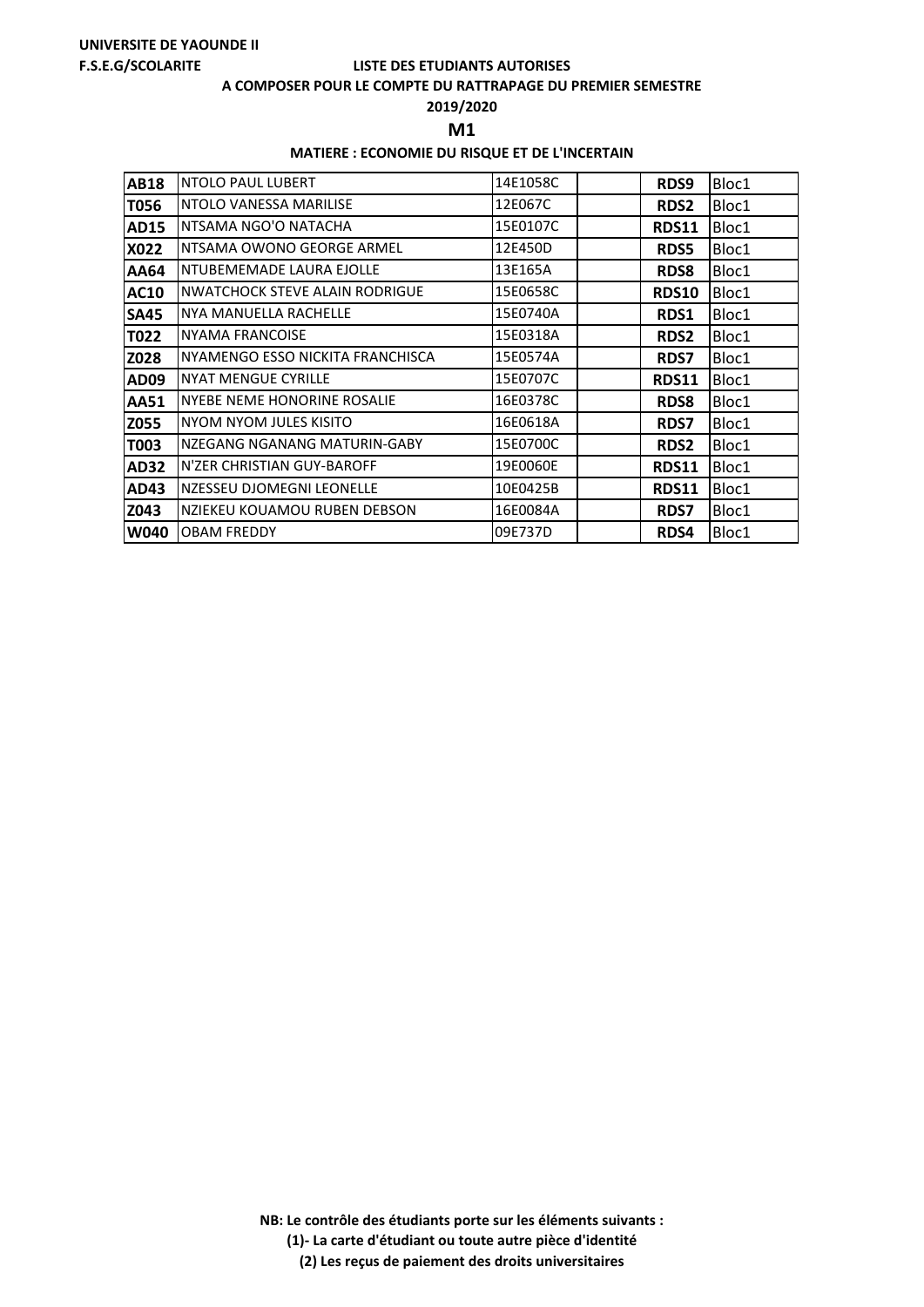#### **A COMPOSER POUR LE COMPTE DU RATTRAPAGE DU PREMIER SEMESTRE**

**2019/2020**

**M1** 

## **MATIERE : ECONOMIE DU RISQUE ET DE L'INCERTAIN**

| Z017                       | OBAMA JOSEPH GERBEAU                          | 15E0373A             | <b>RDS7</b>  | Bloc1          |
|----------------------------|-----------------------------------------------|----------------------|--------------|----------------|
| X038                       | OBAMA NATHALIE PRUDENCE                       | 16E0254A             | RDS5         | Bloc1          |
| Z038                       | <b>OBEKOP ESTELLE</b>                         | 11E690B              | <b>RDS7</b>  | Bloc1          |
| Z036                       | OLINGA NGBWA JUNIOR ALEX                      | 15E0816B             | <b>RDS7</b>  | Bloc1          |
| <b>AA07</b>                | OLIVER MOTALE NANJE                           | 19E0046E             | <b>RDS8</b>  | Bloc1          |
| <b>V028</b>                | OLOUA MVONDO ROMUALD XAVIER                   | 14E0311B             | <b>RDS3</b>  | Bloc1          |
| <b>AD22</b>                | OMGBA ASSEMBE SERGE ELIE                      | 19E0102E             | <b>RDS11</b> | Bloc1          |
| <b>T035</b>                | OMGBA RAPHAEL CEDRIC BERLIN                   | 15E0048B             | RDS2         | Bloc1          |
| T032                       | <b>ONAMBELE CYPRIEN</b>                       | 06E594               | <b>RDS2</b>  | Bloc1          |
| Z049                       | ONANA FOE BENJAMIN CHOQUET                    | 13E778B              | <b>RDS7</b>  | Bloc1          |
| Z023                       | ONANA JOSEPH JUNIOR                           | 15E0056C             | <b>RDS7</b>  | Bloc1          |
| <b>W044</b>                | ONDOA MENYENG KELLIE ANTOINETTE               | 19E041E              | RDS4         | Bloc1          |
| <b>AD17</b>                | ONGOLO OMBEDE BRIGITTE NADINE                 | 12E071C              | <b>RDS11</b> | Bloc1          |
| Z021                       | ONGYADAMAN DE BASSILEKIN CHRISTINE O          | 14E0473A             | <b>RDS7</b>  | Bloc1          |
| <b>AC49</b>                | ONJA'A FELICITE ERIKA                         | 15E0159B             | <b>RDS10</b> | Bloc1          |
| <b>AC45</b>                | OSSOKOMAK MOUTOMBI GABRIELLE MICHELE          | 14E0390B             | <b>RDS10</b> | Bloc1          |
| <b>AA40</b>                | OTAM BERTHILLE PATRICIA                       | 16E0522C             | <b>RDS8</b>  | Bloc1          |
| T047                       | OTTOU SUZANNE CHRISTINE                       | 19E0077E             | <b>RDS2</b>  | Bloc1          |
| Z005                       | <b>OUEFIO SONIA BENEDICTE</b>                 | 19E0068E             | <b>RDS7</b>  | Bloc1          |
| V <sub>017</sub>           | <b>OUMAR TOM</b>                              | 15E0023B             | RDS3         | Bloc1          |
| T005                       | <b>OUMAROU AMINOU</b>                         | 19E0044E             | RDS2         | Bloc1          |
| <b>W036</b>                | <b>OUMENGUELE JOSEPH ANICET</b>               | 13E847C              | RDS4         | Bloc1          |
| Y021                       | <b>OUSMANOU ALKALI</b>                        | 16E0646C             | RDS6         | Bloc1          |
| <b>AB52</b>                | PATEM CHEA DINGA                              | 16E0802C             | RDS9         | Bloc1          |
| <b>AB19</b>                | PEGBA DIEUDONNE                               | 16E0956A             | RDS9         | Bloc1          |
| <b>AC43</b>                | PELAGHO BIYA ANNICK                           | 16E0471B             | <b>RDS10</b> | Bloc1          |
| X029                       | PIMBONG FLORIBERT                             | 16E0522A             | <b>RDS5</b>  | Bloc1          |
| <b>AA23</b>                | POKAM NEGOUE MURIELLE SANDRE                  | 16E0139C             | <b>RDS8</b>  | Bloc1          |
| <b>AB01</b><br><b>AB39</b> | RICARDO OSA ELA ADA<br>SABOUR YOUSSOUF BORGOU | 16E1101C<br>16E1119B | RDS9         | Bloc1<br>Bloc1 |
| <b>SA10</b>                | <b>SALEH DJIDDI TOLLI</b>                     | 19E0020E             | RDS9<br>RDS1 | Bloc1          |
| <b>SA26</b>                | SALMA SHAMSYIAH MOHAMED KONTCHA               | 19E0047E             | <b>RDS1</b>  | Bloc1          |
| <b>AA44</b>                | SEDINAH RENGOU AMZA                           | 14E0645A             | <b>RDS8</b>  | Bloc1          |
| Z056                       | SEINGUI ADOUKSOUMA                            | 16E1161C             | RDS7         | Bloc1          |
| <b>AB54</b>                | SENDZE VANILLA TOMLA                          | 19E0005E             | RDS9         | Bloc1          |
| <b>W028</b>                | SEYDI MAMADOU OKERE OUMAR                     | 19E0057Z             | RDS4         | Bloc1          |
| <b>AA10</b>                | <b>SIEWE ESAIE</b>                            | 16E0251A             | <b>RDS8</b>  | Bloc1          |
| Y019                       | SILIDJE NGANGO CASANDRA                       | 16E0604A             | RDS6         | Bloc1          |
| Z063                       | SIMO KENMOGNE HORLANE                         | 16E0109A             | <b>RDS7</b>  | Bloc1          |
| <b>T018</b>                | SINGAG XAVERIE MIMOSETTE                      | 16E0581C             | <b>RDS2</b>  | Bloc1          |
| <b>AC35</b>                | SOLKEM NATACHA NADJINABE KIMTO                | 18E030E              | <b>RDS10</b> | Bloc1          |
| <b>Y035</b>                | SONGOLI-NGBEMOU FRED IDEBERT                  | 19E0029E             | RDS6         | Bloc1          |
| <b>SA30</b>                | SOULEIMANE MAZOU                              | 15E0529B             | RDS1         | Bloc1          |
| Z002                       | SOULEMANOU MOUSTAPHA                          | 19E0006E             | <b>RDS7</b>  | Bloc1          |
| <b>Y038</b>                | SOULEYMANOU LAWANE                            | 14E0857B             | RDS6         | Bloc1          |
| <b>V038</b>                | <b>SUFFO ROBERT CILVIN</b>                    | 12E094H              | RDS3         | Bloc1          |
| AC46                       | SUH HILARY ANGU                               | 15E1021B             | <b>RDS10</b> | Bloc1          |

**NB: Le contrôle des étudiants porte sur les éléments suivants :**

**(1)- La carte d'étudiant ou toute autre pièce d'identité**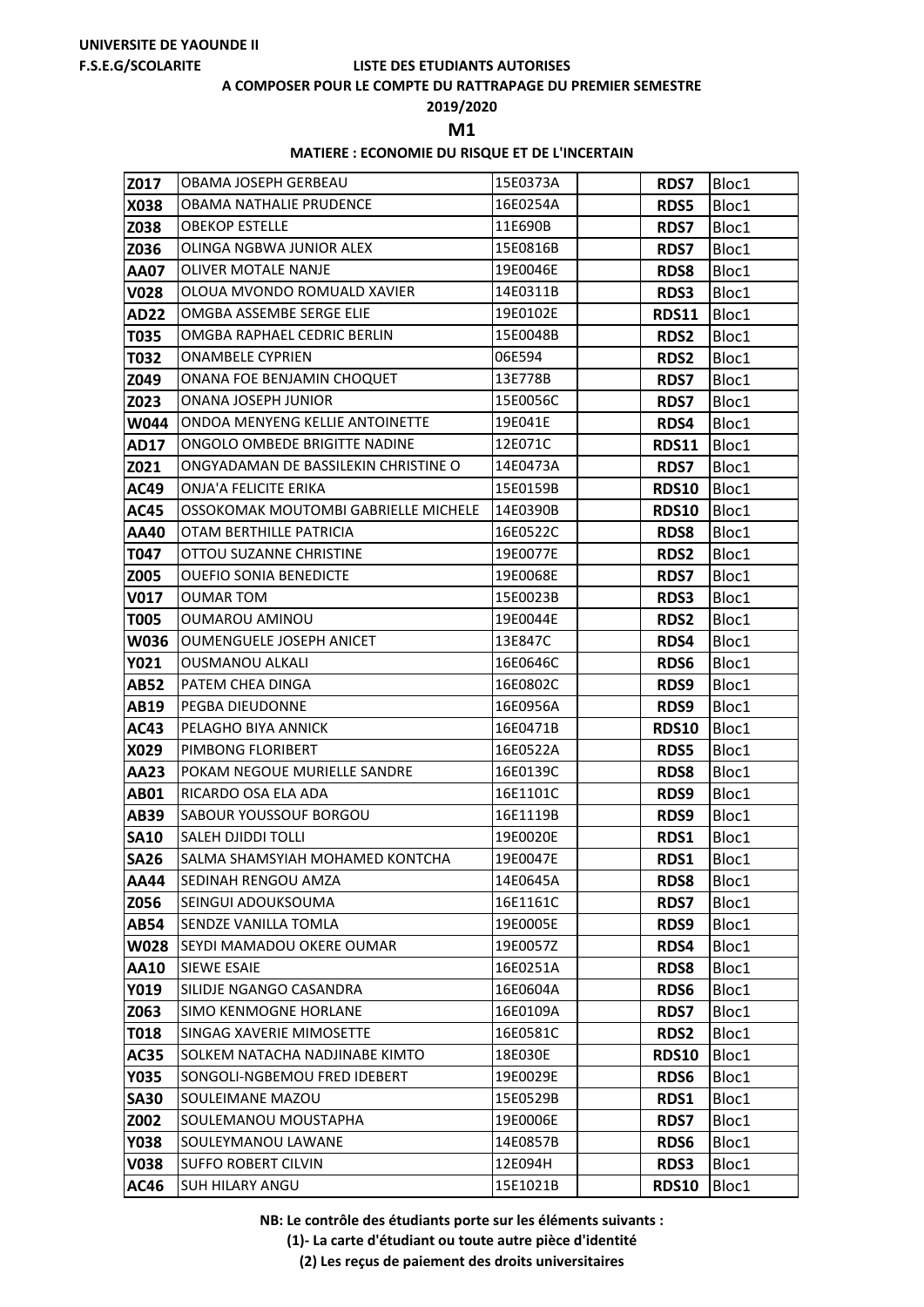#### **A COMPOSER POUR LE COMPTE DU RATTRAPAGE DU PREMIER SEMESTRE**

## **2019/2020**

**M1** 

## **MATIERE : ECONOMIE DU RISQUE ET DE L'INCERTAIN**

| W014        | TABI MEWOLI FRANCOIS DONALD        | 14E0179B | RDS4         | Bloc1 |
|-------------|------------------------------------|----------|--------------|-------|
| <b>AA32</b> | TACHANG CYRIANE TAFON              | 19E0010E | <b>RDS8</b>  | Bloc1 |
| Z012        | TADOUM LAUREL THIERRY              | 16E0662B | <b>RDS7</b>  | Bloc1 |
| <b>SA05</b> | TAGOCDJEU SILIENOU SYBILE HONELA   | 16E0197C | RDS1         | Bloc1 |
| AD11        | TAKU MERVEILLE MAYAH               | 19E0016E | <b>RDS11</b> | Bloc1 |
| T048        | TAM BAONGUE GUY PATRICK            | 16E0261C | <b>RDS2</b>  | Bloc1 |
| <b>AD08</b> | TAMBA KOUDJOU VIVIEN               | 16E0336B | <b>RDS11</b> | Bloc1 |
| AA41        | TANG NGUENE JEAN JACQUES           | 04F2606  | <b>RDS8</b>  | Bloc1 |
| X046        | TANGA TONYE MAC RAOUL              | 19E0007E | <b>RDS5</b>  | Bloc1 |
| AD23        | TANGANG JANPOU JACKY CARLINE       | 16E0080B | <b>RDS11</b> | Bloc1 |
| X041        | TANGWA NKAM JUNIOR BODRIGUE        | 16E0314B | <b>RDS5</b>  | Bloc1 |
| <b>AC28</b> | TANYEM MAFFO MARIE                 | 16E0811A | <b>RDS10</b> | Bloc1 |
| W011        | TCHOKOUASSI NGASSA ANAIS ALEXANDRA | 15E0475A | <b>RDS4</b>  | Bloc1 |
| <b>AD24</b> | TCHOMGANG JACQUELINE               | 16E0578B | <b>RDS11</b> | Bloc1 |
| <b>AB13</b> | TCHOUAN NJIKE PASCAL SANDRA        | 15E0516C | RDS9         | Bloc1 |
| T025        | TCHOUANGUEM BRYAN ROXEL            | 16E0635B | <b>RDS2</b>  | Bloc1 |
| <b>AC01</b> | TEBIT BLENDINE ENDAM               | 19E0075E | <b>RDS10</b> | Bloc1 |

**NB: Le contrôle des étudiants porte sur les éléments suivants : (1)- La carte d'étudiant ou toute autre pièce d'identité**